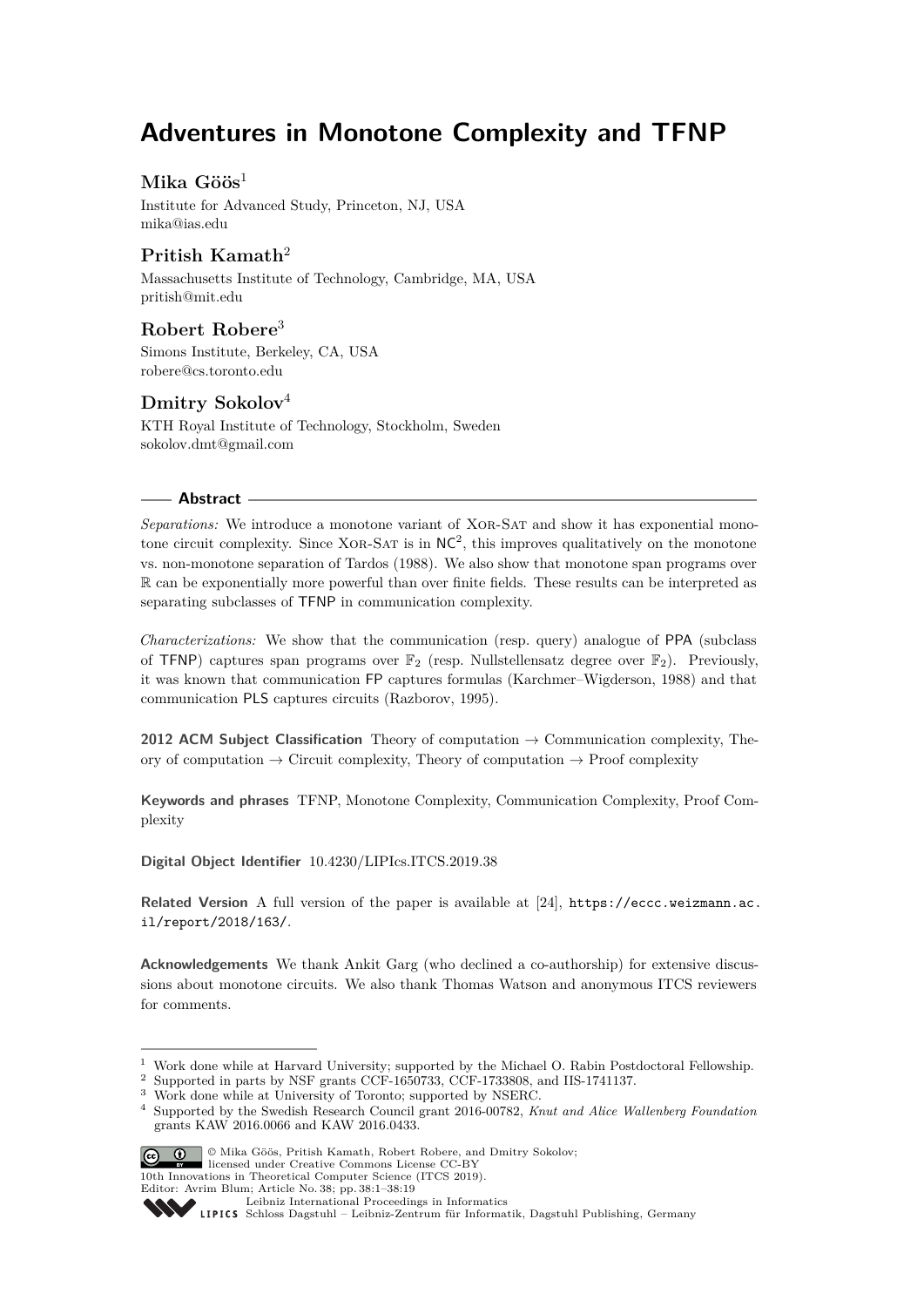#### **38:2 Adventures in Monotone Complexity and TFNP**

## <span id="page-1-2"></span>**1 Our Results**

We study the complexity of *monotone* boolean functions  $f: \{0,1\}^n \to \{0,1\}$ , that is, functions satisfying  $f(x) \leq f(y)$  for every pair  $x \leq y$  (coordinate-wise). (An excellent introduction to monotone complexity is the textbook [\[36\]](#page-16-0).) Our main results are new **separations** of monotone models of computation and **characterizations** of those models in the language of query/communication complexity. At the core of these results are two conceptual innovations.

- **1.** We introduce a natural *monotone* encoding of the usual CSP satisfiability problem (Subsection [1.1\)](#page-1-0). This definition unifies many other monotone functions considered in the literature.
- **2.** We extend and make more explicit an intriguing connection between *circuit complexity* and *total* NP *search problems* (TFNP) via communication complexity. Several prior characterizations [\[37,](#page-16-1) [55\]](#page-17-0) can be viewed in this light. This suggests a potentially useful organizational principle for circuit complexity measures; see Section [2](#page-5-0) for our survey.

## <span id="page-1-0"></span>**1.1 Monotone C-Sat**

The basic conceptual insight in this work is a new simple definition: a *monotone encoding* of the usual constraint satisfaction problem (CSP). For any finite set of constraints  $\mathcal{C}$ , we introduce a monotone function  $C$ -SAT. A general definition is given in Section [3,](#page-7-0) but for now, consider as an example the set  $C = 3XOR$  of all ternary parity constraints

 $3XOR \coloneqq \{ (v_1 \oplus v_2 \oplus v_3 = 0), (v_1 \oplus v_2 \oplus v_3 = 1) \}.$ 

We define  $3XOR-SAT_n: \{0,1\}^N \to \{0,1\}$  over  $N \coloneqq |\mathcal{C}| n^3 = 2n^3$  input bits as follows. An input  $x \in \{0,1\}^N$  is interpreted as (the indicator vector of) a set of 3XOR constraints over *n* boolean variables  $v_1, \ldots, v_n$  (there are *N* possible constraints). We define  $3XOR-SAT_n(x) := 1$ iff the set x is *unsatisfiable*, that is, no boolean assignment to the  $v_i$  exists that satisfies all constraints in *x*. This is indeed a monotone function: if we flip any bit of *x* from 0 to 1, this means we are adding a new constraint to the instance, thereby making it even harder to satisfy.

**Prior work.** Our C-SAT encoding generalizes several previously studied monotone functions. **(NL)** Karchmer and Wigderson [\[37\]](#page-16-1) (also [\[29,](#page-15-1) [49,](#page-16-2) [56\]](#page-17-1) and textbooks [\[39,](#page-16-3) [36\]](#page-16-0)) studied the NLcomplete *st-connectivity* problem. This is equivalent to a  $\mathcal{C}\text{-SAT}$  problem with  $\mathcal C$  consisting of a binary implication  $(v_1 \rightarrow v_2)$  and unit clauses  $(v_1)$  and  $(\neg v_1)$ .

- **(P)** Raz and McKenzie [\[52\]](#page-16-4) (also [\[14,](#page-14-0) [15,](#page-14-1) [25,](#page-15-2) [18,](#page-14-2) [56,](#page-17-1) [48\]](#page-16-5)) studied a certain P-complete *generation* problem. In hindsight, this is simply Horn-Sat, that is, C consists of *Horn clauses*: clauses with at most one positive literal, such as  $(\neg v_1 \lor \neg v_2 \lor v_3)$ .
- **(NP)** Göös and Pitassi [\[25\]](#page-15-2) and Oliveira [\[45,](#page-16-6) §3] (also [\[47,](#page-16-7) [48\]](#page-16-5)) studied the NP-complete (dual of) CNF-SAT problem, where  $\mathcal C$  consists of bounded-width clauses.

These prior works do not exhaust all interesting classes of  $\mathcal{C}$ , as is predicted by various classification theorems for CSPs [\[59,](#page-17-2) [20,](#page-14-3) [11,](#page-14-4) [63\]](#page-17-3). In this work, we focus on *linear* constraints over finite fields  $\mathbb{F}_p$  (for example, 3XOR-SAT corresponding to  $\mathbb{F}_2$ ) and over the reals R.

## **1.2 Separations**

First, we show that  $3XOR-SAT_n$  cannot be computed efficiently with monotone circuits.

<span id="page-1-1"></span>**Fheorem 1.** 3XOR-SAT<sub>n</sub> requires monotone circuits of size  $2^{n^{\Omega(1)}}$ .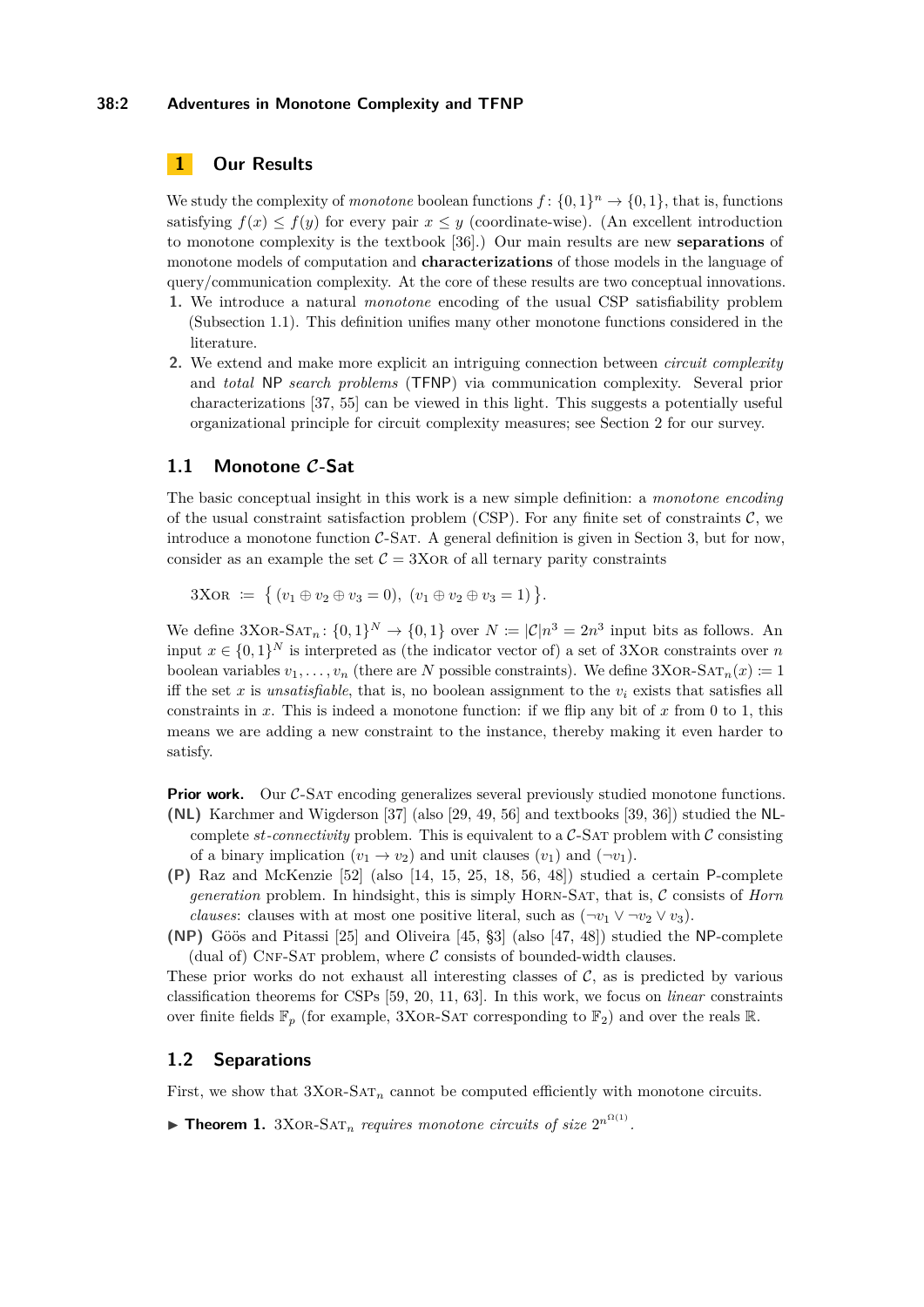This theorem stands in contrast to the fact that there exist fast parallel (non-monotone) algorithms for linear algebra [\[44\]](#page-16-8). In particular,  $3XOR-SAT$  is in  $NC^2$ . Consequently, our result improves qualitatively on the monotone vs. non-monotone separation of Tardos [\[61\]](#page-17-4) who exhibited a monotone function in P (computed by solving a semidefinite program) with exponential monotone circuit complexity. For further comparison, another famous candidate problem to witness a monotone vs. non-monotone separation is the *perfect matching* function: it is in  $RNC^2$  [\[40\]](#page-16-9) while it is widely conjectured to have exponential monotone circuit complexity (a quasipolynomial lower bound was proved by Razborov [\[53\]](#page-17-5)).

**Span programs.** The computational easiness of  $3XOR-SAT_n$  can be stated differently: it can be computed by a linear-size monotone  $\mathbb{F}_2$ -span program. Span programs are a model of computation introduced by Karchmer and Wigderson [\[38\]](#page-16-10) (see also [\[36,](#page-16-0) §8] for exposition) with an extremely simple definition. An F*-span program*, where F is a field, is a matrix  $M \in \mathbb{F}^{m \times m'}$  each row of which is labeled by a literal,  $x_i$  or  $\neg x_i$ . We say that the program accepts an input  $x \in \{0,1\}^n$  iff the rows of *M* whose labels are consistent with *x* (literals evaluating to true on *x*) span the all-1 row vector. The *size* of a span program is its number of rows *m*. A span program is *monotone* if all its literals are positive; in this case the program computes a monotone function.

A corollary of Theorem [1](#page-1-1) is that monotone  $\mathbb{F}_2$ -span programs cannot be simulated by monotone circuits without exponential blow-up in size. This improves on a separation of Babai, Gál, and Wigderson [\[3\]](#page-13-0) who showed that monotone circuit complexity can be quasipolynomially larger than monotone  $\mathbb{F}_2$ -span program size.

Furthermore, Theorem [1](#page-1-1) holds more generally over *any* field F: an appropriately defined function  $3\text{Lin}(\mathbb{F})$ -SAT<sub>n</sub> (ternary F-linear constraints; see Section [3\)](#page-7-0) is easy for monotone F-span programs, but exponentially hard for monotone circuits. No such separation, even superpolynomial, was previously known for fields of characteristic other than 2.

This brings us to our second theorem.

<span id="page-2-0"></span>**Findment 2.** 3LIN(R)-SAT<sub>n</sub> requires monotone  $\mathbb{F}_p$ -span programs of size  $2^{n^{\Omega(1)}}$  for any *prime p.*

In other words: monotone R-span programs can be exponentially more powerful than monotone span programs over finite fields. This separation completes the picture for the relative powers of monotone span programs over distinct fields, since the remaining cases were exponentially separated by Pitassi and Robere [\[48\]](#page-16-5).

Finally, our two results above yield a bonus result in proof complexity as a byproduct: the Nullstellensatz proof system (over any field) can be exponentially more powerful than the Cutting Planes proof system (see Subsection [4.2\)](#page-10-0).

**Techniques.** The new lower bounds are applications of the lifting theorems for monotone circuits [\[23\]](#page-15-3) and monotone span programs [\[48\]](#page-16-5). We show that, generically, if some unsatisfiable formula composed of  $\mathcal C$  constraints is hard to refute for the Resolution (resp. Nullstellensatz) proof system, then the C-Sat problem is hard for monotone circuits (resp. span programs). Hence we can invoke (small modifications of) known Resolution and Nullstellensatz lower bounds [\[8,](#page-14-5) [10,](#page-14-6) [1\]](#page-13-1). The key conceptual innovation here is a reduction from unsatisfiable  $C$ -CSPs (or their lifted versions) to the monotone Karchmer–Wigderson game for  $C$ -SAT. This reduction is extremely slick, which we attribute to having finally found the "right" definition of  $C$ -SAT.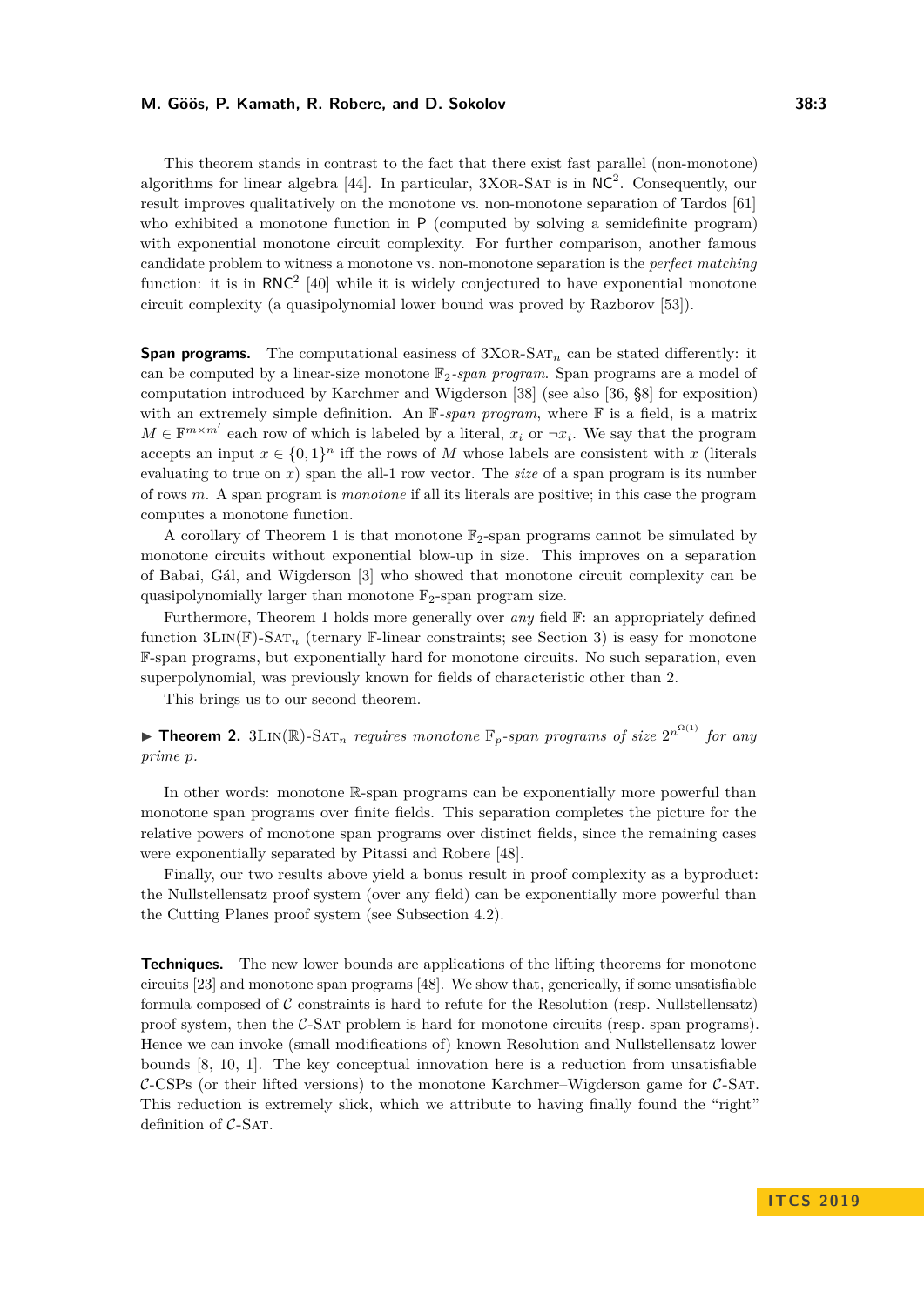#### **38:4 Adventures in Monotone Complexity and TFNP**

### **1.3 Characterizations**

There are two famous "top-down" characterizations of circuit models (both monotone and nonmonotone variants) using the language of communication complexity; these characterizations are naturally related to communication analogues of subclasses of TFNP.

**(FP)** Karchmer and Wigderson [\[37\]](#page-16-1) showed that the logarithm of the (monotone) formula complexity of a (monotone) function  $f: \{0,1\}^n \to \{0,1\}$  is equal, up to constant factors, to the communication complexity of the *(monotone) Karchmer–Wigderson game*:

**Search problem**  $KW(f)$  [resp.  $KW^+(f)$ ] input: a pair  $(x, y) \in f^{-1}(1) \times f^{-1}(0)$ *output:* **an**  $i \in [n]$  **with**  $x_i \neq y_i$  **[resp.**  $x_i > y_i$ **]** 

We summarize this by saying that *the communication analogue of* FP *captures formulas*. Here  $FP \subset TFNP$  is the classical (Turing machine) class of total NP search problems efficiently solved by deterministic algorithms [\[42\]](#page-16-11).

**(PLS)** Razborov [\[55\]](#page-17-0) (see also [\[50,](#page-16-12) [60\]](#page-17-6)) showed that the logarithm of the (monotone) circuit complexity of a function  $f: \{0,1\}^n \to \{0,1\}$  is equal, up to constant factors, to the least cost of a PLS-*protocol* solving the  $KW(f)$  (or  $KW^+(f))$  search problem. Here a PLS*-protocol* (Definition [14](#page-18-1) in Appendix [A\)](#page-17-7) is a natural communication analogue of PLS ⊆ TFNP [\[35\]](#page-16-13). We summarize this by saying that *the communication analogue of* PLS *captures circuits*.

We contribute a third characterization of this type: *the communication analogue of* PPA *captures*  $\mathbb{F}_2$ -span programs. The class PPA [\[46\]](#page-16-14) is a well-known subclass of TFNP embodying the combinatorial principle "every graph with an odd degree vertex has another". Informally, a search problem is in PPA if for every *n*-bit input *x* we may describe implicitly an undirected graph  $G_x = (V, E)$  (typically of size exponential in *n*; the edge relation is computed by a polynomial-size circuit) such that *G* has degree at most 2, there is a distinguished degree-1 vertex  $v^* \in V$ , and every other degree-1 vertex  $v \in V$  is associated with a feasible solution to the instance  $x$  (that is, the solution can be efficiently computed from  $v$ ).



**Communication PPA.** The communication analogue of PPA is defined canonically by letting the edge relation be computed by a (deterministic) communication protocol. Specifically, first fix a two-party search problem  $S \subseteq \mathcal{X} \times \mathcal{Y} \times \mathcal{O}$ , that is, Alice gets  $x \in \mathcal{X}$ , Bob gets  $y \in \mathcal{Y}$ , and their goal is to find a *feasible solution* in  $S(x, y) := \{o \in \mathcal{O} : (x, y, o) \in S\}$ . A PPA*-protocol*  $\Pi$  solving *S* consists of a vertex set *V*, a distinguished vertex  $v^* \in V$ , and for each vertex  $v \in V$  there is an associated solution  $o_v \in \mathcal{O}$  and a protocol  $\Pi_v$  (taking inputs from  $\mathcal{X} \times \mathcal{Y}$ ). Given an input  $(x, y)$ , the protocols  $\Pi_v$  implicitly describe a graph  $G = G_{x,y}$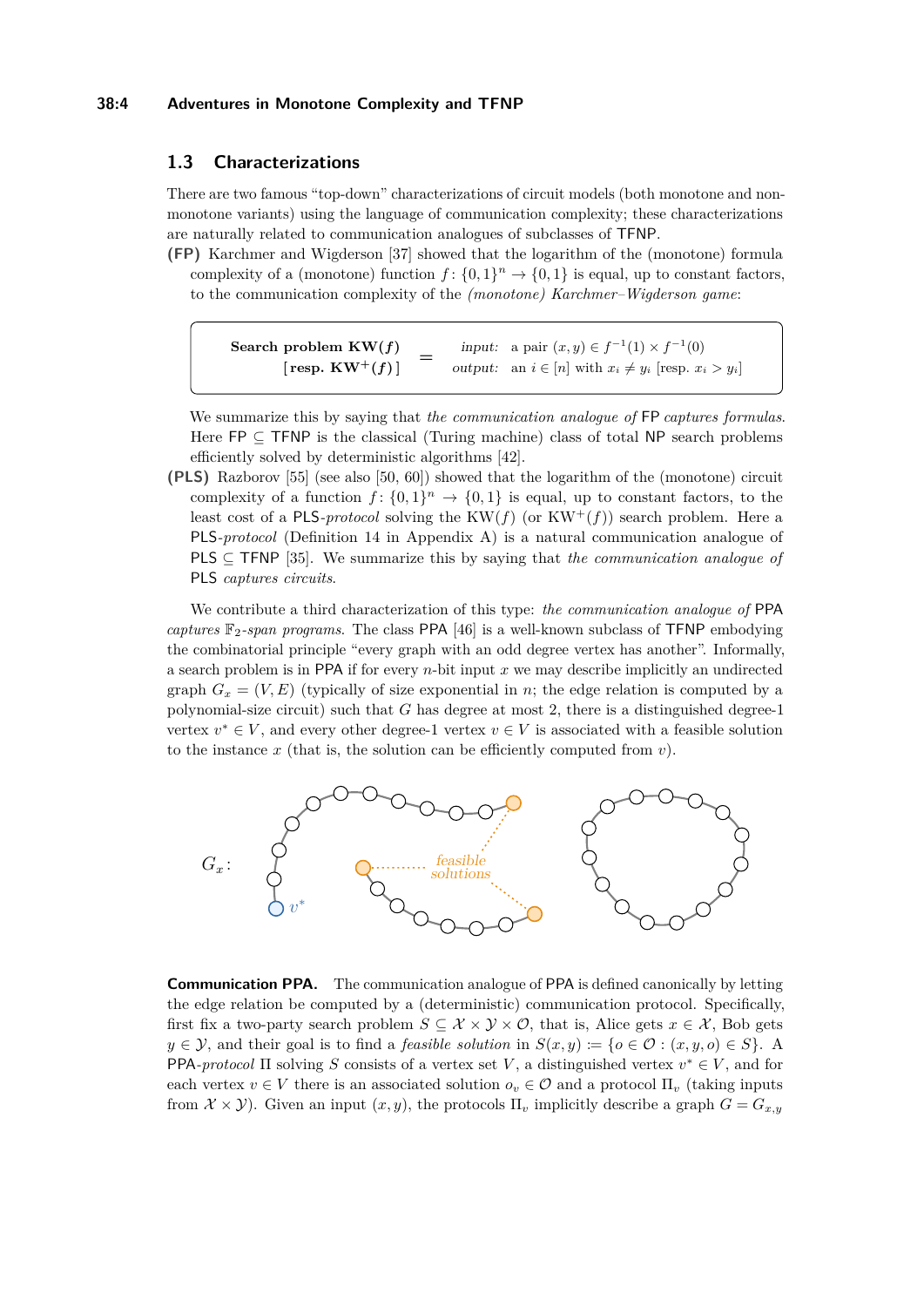on the vertex set *V* as follows. The output of protocol  $\Pi$ <sub>*v*</sub> on input  $(x, y)$  is interpreted as a subset  $\Pi_v(x, y) \subseteq V$  of size at most 2. We define  $\{u, v\} \in E(G)$  iff  $u \in \Pi_v(x, y)$  and  $v \in \Pi_u(x, y)$ . The correctness requirements are:

<span id="page-4-1"></span>**(C1)** if deg(*v*<sup>\*</sup>)  $\neq$  1, then  $o_{v^*} \in S(x, y)$ .

<span id="page-4-2"></span>**(C2)** if deg $(v) \neq 2$  for  $v \neq v^*$ , then  $o_v \in S(x, y)$ .

The *cost* of  $\Pi$  is defined as  $\log |V| + \max_{v} |\Pi_{v}|$  where  $|\Pi_{v}|$  is the communication cost of  $\Pi_{v}$ . Finally, define  $PPA^{cc}(S)$  as the least cost of a PPA-protocol that solves *S*.

For a (monotone) function *f*, define  $SP_{\mathbb{F}}(f)$  (resp. mSP<sub>F</sub>(*f*)) as the least size of a (monotone) F-span program computing *f*. Our characterization is in terms of  $S \coloneqq \text{KW}(f)$ .

<span id="page-4-0"></span>**Fineorem 3.** For any boolean function f, we have  $\log SP_{\mathbb{F}_2}(f) = \Theta(PPA^{cc}(KW(f))).$ *Furthermore, if f is monotone, we have*  $\log mSP_{\mathbb{F}_2}(f) = \Theta(PPA^{cc}(KW^+(f))).$ 

**Query PPA.** Our second characterization concerns the *Nullstellensatz* proof system; see Section [3](#page-7-0) for the standard definition. Span programs and Nullstellensatz are known to be connected via interpolation [\[51\]](#page-16-15) and lifting [\[48\]](#page-16-5). Given our first characterization (Theorem [3\)](#page-4-0), it is no surprise that a companion result should hold in query complexity: *the query complexity analogue of* PPA *captures the degree of Nullstellensatz refutations over*  $\mathbb{F}_2$ .

The query analogue of PPA is defined in the same way as the communication analogue, except we replace protocols by (deterministic) decision trees. In fact, query PPA was already studied by Beame et al. [\[6\]](#page-14-7) who separated query analogues of different subclasses of TFNP. To define it, first fix a search problem  $S \subseteq \{0,1\}^n \times \mathcal{O}$ , that is, on input  $x \in \{0,1\}^n$  the goal is to find a *feasible solution* in  $S(x) := \{o \in \mathcal{O} : (x, o) \in S\}$ . A PPA*-decision tree*  $\mathcal T$  solving *S* consists of a vertex set *V*, a distinguished vertex  $v^* \in V$ , and for each vertex  $v \in V$  there is an associated solution  $o_v \in \mathcal{O}$  and a decision tree  $\mathcal{T}_v$  (querying bits of an *n*-bit input). Given an input  $x \in \{0,1\}^n$ , the decision trees  $\mathcal{T}_v$  implicitly describe a graph  $G = G_x$  on the vertex set *V* as follows. The output of  $\mathcal{T}_v$  on input *x* is interpreted as a subset  $\mathcal{T}_v(x) \subseteq V$  of size at most 2. We then define  $\{u, v\} \in E(G)$  iff  $u \in \mathcal{T}_v(x)$  and  $v \in \mathcal{T}_u(x)$ . The correctness requirements are the same as before, [1](#page-4-1) and [2.](#page-4-2) The *cost* of  $T$  is defined as the maximum over all  $v \in V$  and all inputs x of the number of queries made by  $\mathcal{T}_v$  on input x. Finally, define PPA<sup>dt</sup> $(S)$  as the least cost of a PPA–decision tree that solves *S*.

With any unsatisfiable *n*-variate boolean CSP *F* one can associate a canonical search problem:

**CSP** search problem  $S(F)$  = input: an *n*-variate truth assignment  $x \in \{0,1\}^n$ output: constraint *C* of *F* falsified by *x* (i.e.,  $C(x) = 0$ )

<span id="page-4-3"></span> $\blacktriangleright$  **Theorem 4.** *The*  $\mathbb{F}_2$ *-Nullstellensatz degree of an k-CNF formula F equals*  $\Theta(\text{PPA}^{\text{dt}}(S(F)))$ .

The easy direction of this characterization is that Nullstellensatz degree lower bounds PPAdt. This fact was already observed and exploited by Beame et al. [\[6\]](#page-14-7) to prove lower bounds for PPA<sup>dt</sup>. Our contribution is to show the other (less trivial) direction.

Let us finally mention a related result in Turing machine complexity due to Belovs et al. [\[9\]](#page-14-8): a circuit-encoded version of Nullstellensatz is PPA-complete. Their proof is highly nontrivial whereas our characterizations admit relatively short proofs, owing partly to us working with simple nonuniform models of computation.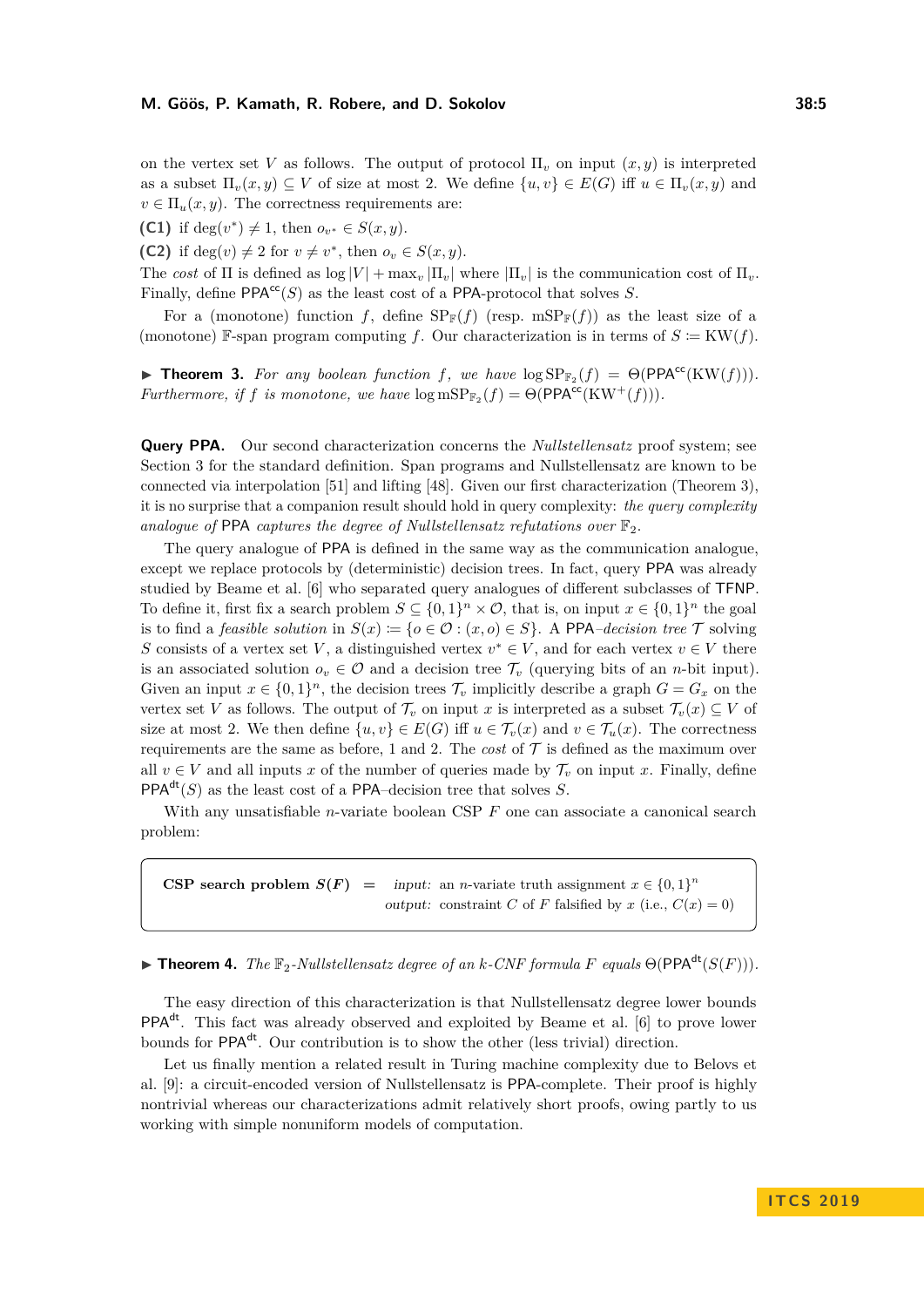#### **38:6 Adventures in Monotone Complexity and TFNP**

<span id="page-5-1"></span>

**Figure 1** The landscape of communication search problem classes (uncluttered by the usual 'cc' superscripts). A solid arrow  $C_1 \rightarrow C_2$  denotes  $C_1 \subseteq C_2$ , and a dashed arrow  $C_1 \rightarrow C_2$  denotes  $C_1 \nsubseteq C_2$  (in fact, an exponential separation). Some classes can characterize other models of computation (printed in blue). See Appendix [A](#page-17-7) for definitions.

## <span id="page-5-0"></span>**2 Survey: Communication TFNP**

Given the results in Section [1,](#page-1-2) it is natural to examine other communication analogues of subclasses of TFNP. The goal in this section is to explain the current state of knowledge as summarized in Figure [1.](#page-5-1) The formal definitions of the communication classes appear in Appendix [A.](#page-17-7)

**TFNP.** As is customary in structural communication complexity [\[2,](#page-13-2) [30,](#page-15-4) [27\]](#page-15-5) we formally define TFNP<sup>cc</sup> (resp. PLS<sup>cc</sup>, PPA<sup>cc</sup>, etc.) as the class of all total two-party *n*-bit search problems that admit a nondeterministic protocol<sup>[5](#page-5-2)</sup> (resp. PLS-protocol, PPA-protocol, etc.) of communication cost  $\text{polylog}(n)$ . For example, Karchmer–Wigderson games  $KW(f)$  and  $KW^+(f)$ , for an *n*-bit boolean function *f*, have efficient nondeterministic protocols: guess a log *n*-bit coordinate  $i \in [n]$  and check that  $x_i \neq y_i$  or  $x_i > y_i$ . Hence these problems are in  $TFNP<sup>cc</sup>$ . In fact, a converse holds: any total two-party search problem with nondeterministic complexity *c* can be reduced to  $KW^+(f)$  for some 2<sup>*c*</sup>-bit *partial* monotone function *f*, see [\[21,](#page-15-6) Lemma 2.3]. In summary, the study of total NP search problems in communication complexity is equivalent to the study of monotone Karchmer–Wigderson games for *partial* monotone functions.

<span id="page-5-2"></span><sup>&</sup>lt;sup>5</sup> That is, for any input  $(x, y)$ , every accepting computation of the nondeterministic protocol outputs a feasible solution  $o \in \mathcal{O}$  for  $(x, y)$ . An alternative, more restrictive definition of TFNP<sup>cc</sup> (which is closer to how the classical class is defined) is to require that there is an efficient deterministic protocol that on input  $(xo, y)$  decides whether  $o \in \mathcal{O}$  is feasible for  $(x, y)$ . In this paper we stick with the stronger (and simpler) definition for convenience. All results hold equally well under the more restrictive definition.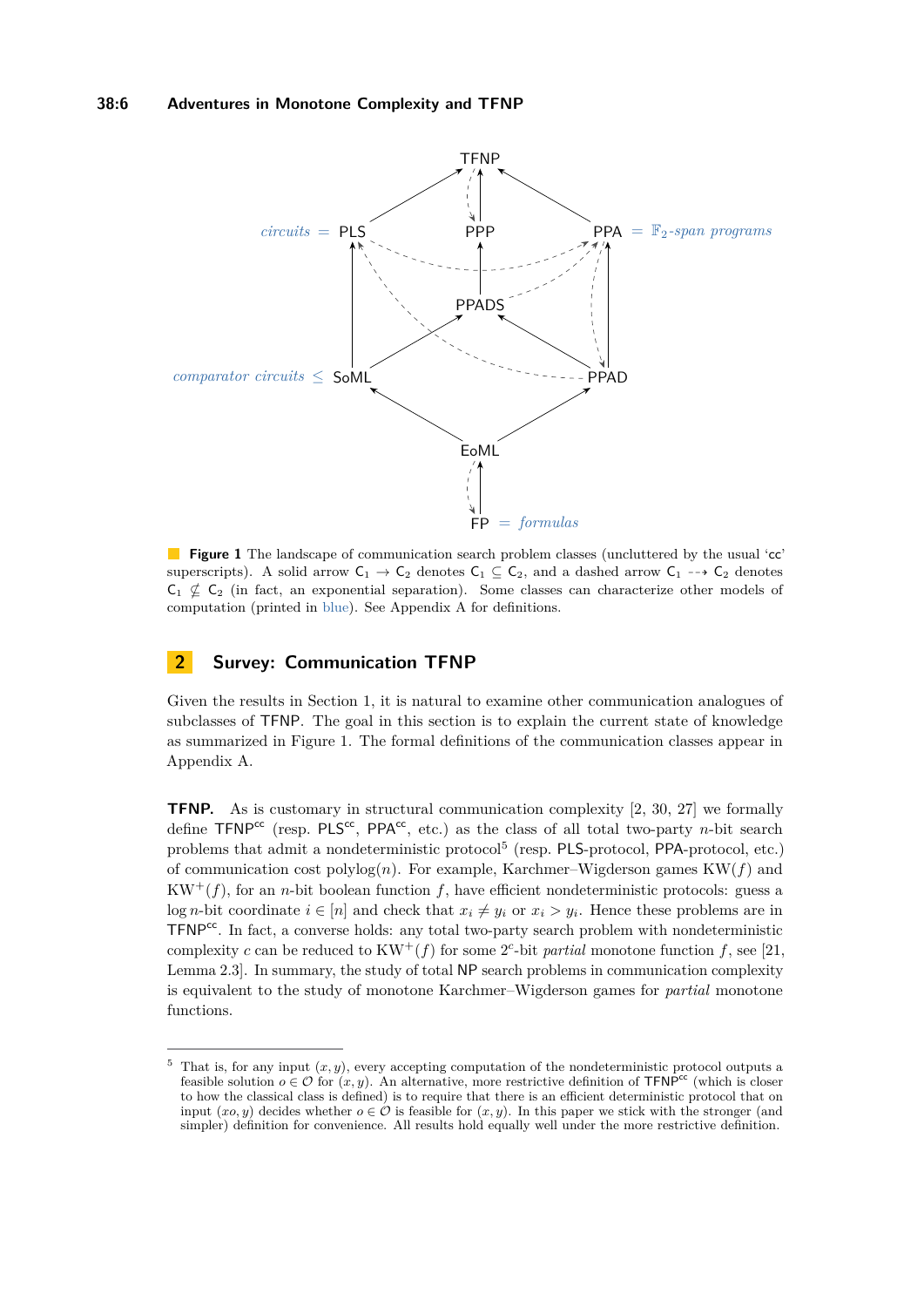Sometimes a *partial* function  $f$  can be canonically extended into a *total* one  $f'$  without increasing the complexity of  $KW(f)$  (or  $KW^+(f))$ ). This is possible whenever  $KW(f)$  lies in a communication class that captures some associated model of computation. For example, if  $KW(f)$  is solved by a deterministic protocol (resp. PLS-protocol, PPA-protocol) then the Karchmer–Wigderson connection can build us a corresponding formula (resp. circuit,  $\mathbb{F}_2$ -span program) that computes some total extension  $f'$  of  $f$ . Consequently, separating two communication classes that capture two monotone models is *equivalent* to separating the monotone models themselves.

**FP.** Raz and McKenzie [\[52\]](#page-16-4) showed an exponential separation between monotone formula size and monotone circuit size. This can be rephrased as  $PLS^{cc} \not\subset FP^{cc}$ . Their technique is much more general: they develop a query-to-communication lifting theorem for deterministic protocols (see also [\[26\]](#page-15-7) for exposition). By plugging in known query complexity lower bounds against the class EoML (combinatorial subclass of CLS [\[17\]](#page-14-9) introduced by [\[32,](#page-15-8) [19\]](#page-14-10)), one can obtain a stronger separation  $\mathsf{EoML}^{\mathsf{cc}} \nsubseteq \mathsf{FP}^{\mathsf{cc}}$ .

A related question is whether *randomization* helps in solving TFNPcc problems. Lower bounds against randomized protocols have applications in proof complexity [\[34,](#page-15-9) [7,](#page-14-11) [33,](#page-15-10) [25\]](#page-15-2) and algorithmic game theory [\[58,](#page-17-8) [5,](#page-14-12) [28,](#page-15-11) [57,](#page-17-9) [22,](#page-15-12) [4\]](#page-14-13). In particular, some of these works (for finding Nash equilibria) have introduced a communication analogue of the PPAD-complete END-OF-LINE problem, which we will continue to study in Subsection [4.2.](#page-10-0)

**PLS.** Razborov's [\[54\]](#page-17-10) famous monotone circuit lower bound for the *clique/coloring* problem (which is in PPP<sup>cc</sup>) can be interpreted as an exponential separation PPP<sup>cc</sup>  $\nsubseteq$  PLS<sup>cc</sup>. We show a stronger separation PPAD<sup>cc</sup>  $\nsubseteq$  PLS<sup>cc</sup> using the END-OF-LINE problem in Subsection [4.2.](#page-10-0) Note that this is even slightly stronger than Theorem [1,](#page-1-1) which only implies  $PPA^{cc} \nsubseteq PLS^{cc}$ .

**PPApD.** In light of our characterization of  $PPA<sup>cc</sup>$ , we may interpret the inability of monotone  $\mathbb{F}_2$ -span program to efficiently simulate monotone circuits [\[48\]](#page-16-5) as a separation PLS<sup>cc</sup>  $\nsubseteq$  PPA<sup>cc</sup>. We show an incomparable separation PPADS<sup>cc</sup>  $\nsubseteq$  PPA<sup>cc</sup> in Subsection [4.3.](#page-11-0)

In the other direction, prior work implies PPA<sup>cc</sup>  $\not\subset$  PPAD<sup>cc</sup> as follows. Pitassi and Robere [\[48\]](#page-16-5) exhibit a monotone *f* (in hindsight, one can take  $f \coloneqq 3XOR-SAT_n$ ) computable with a small monotone  $\mathbb{F}_2$ -span program (hence  $KW^+(f) \in \mathsf{PPA}^{cc}$ ) and such that  $KW^+(f)$ has an exponentially large R-*partition number* (see Section [3](#page-7-0) for a definition); however, we observe that all problems in  $\mathsf{PPAD}^{cc}$  have a small  $\mathbb{R}\text{-partition number}$  (see Remark [9\)](#page-11-1).

**PPP.** There are no lower bounds against  $PPP<sup>cc</sup>$  for an *explicit* problem in  $TFNP<sup>cc</sup>$ . However, we can show non-constructively the existence of  $KW(f) \in \mathsf{TFNP}^{\mathsf{cc}}$  such that  $KW(f) \notin \mathsf{PPP}^{\mathsf{cc}},$ which implies PPP<sup>cc</sup>  $\neq$  TFNP<sup>cc</sup>. Indeed, we argue in Remark [8](#page-9-0) that every *S* reduces to  $KW^+(3\text{CNF-SAT}_N)$  over  $N := \exp(O(\text{PPP}^{cc}(S)))$  variables. Applying this to  $S := KW(f)$ for an *n*-bit *f*, we conclude that *f* is a (non-monotone) projection of  $3CNF-SAT_N$  for  $N \coloneqq \exp(O(\text{PPP}^{cc}(KW(f))))$ . In particular, if  $KW(f) \in \text{PPP}^{cc}$  (i.e.,  $\text{PPP}^{cc}(KW(f))$ ) < polylog(*n*)), then *f* is in non-uniform quasipoly-size NP. Therefore KW(*f*)  $\notin$  PPP<sup>cc</sup> for a random *f*.

**EoML, SoML, and comparator circuits.** One prominent circuit model that currently lacks a characterization via a TFNP<sup>cc</sup> subclass is *comparator circuits* [\[41,](#page-16-16) [16\]](#page-14-14). These circuits are composed only of *comparator gates* (taking two input bits and outputting them in sorted order) and input literals (positive literals in the monotone case).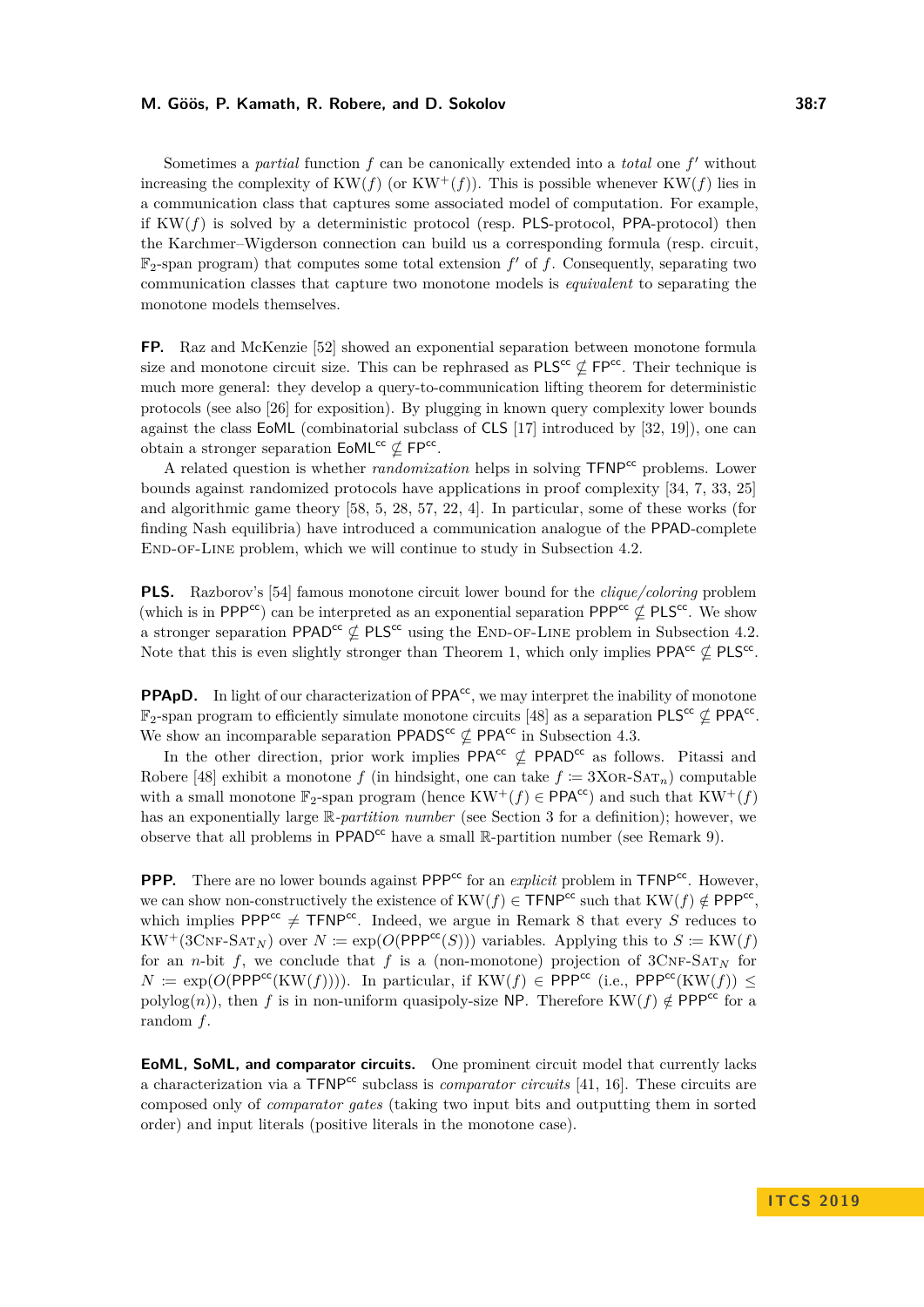#### **38:8 Adventures in Monotone Complexity and TFNP**

We can show an upper bound better than  $PLS^{cc}$  for comparator circuits. Indeed, we introduce a new class SoML generalizing EoML [\[32,](#page-15-8) [19\]](#page-14-10) as follows. Recall that EoML is the class of problems reducible to END-OF-METERED-LINE: we are given a directed graph of in/out-degree at most 1 with a distinguished source vertex *v* ∗ (in-degree 0), and moreover, each vertex is labeled with an integer "meter" that is strictly decreasing along directed paths; a solution is any sink or source distinct from  $v^*$ . The complete problem defining SoML is SINK-OF-METERED-LINE, which is the same as END-OF-METERED-LINE except only sinks count as solutions. It is not hard (left as an exercise) to adapt the characterization of circuits via PLS<sup>cc</sup> [\[55,](#page-17-0) [50,](#page-16-12) [60\]](#page-17-6) to show that  $KW(f)$  is in SoML<sup>cc</sup> if f is computed by a small comparator circuit. However, we suspect that the converse (SoML-protocol for  $KW(f)$ ) implies a comparator circuit) is false.

### **2.1 Open problems**

In query complexity, the relative complexities of TFNP subclasses are almost completely understood [\[6,](#page-14-7) [12,](#page-14-15) [43\]](#page-16-17). In communication complexity, by contrast, there are huge gaps in our understanding as can be gleaned from Figure [1.](#page-5-1) For example:

- <span id="page-7-1"></span>(1) There are no lower bounds against classes  $PPADS<sup>cc</sup>$  and  $PPP<sup>cc</sup>$  for an explicit problem in TFNP<sup>cc</sup>. For starters, show PLS<sup>cc</sup>  $\nsubseteq$  PPADS<sup>cc</sup> or PPA<sup>cc</sup>  $\nsubseteq$  PPADS<sup>cc</sup>.
- (2) Find computational models captured by  $EoML^{cc}$ , SoML<sup>cc</sup>, PPAD<sup>cc</sup>, PPADS<sup>cc</sup>, PPP<sup>cc</sup>.
- **(3)** Query-to-communication lifting theorems are known for FP [\[52\]](#page-16-4), PLS [\[23\]](#page-15-3), PPA [\[48\]](#page-16-5). Prove more. (This is one way to attack Question [1](#page-7-1) if proved for PPADS.)
- (4) Prove more separations. For example, can our result PPADS<sup>cc</sup>  $\not\subset$  PPA<sup>cc</sup> be strengthened to SoML<sup>cc</sup>  $\nsubseteq$  PPA<sup>cc</sup>? This is closely related to whether monotone comparator circuits can be more powerful than monotone  $\mathbb{F}_2$ -span programs (no separation is currently known).

## <span id="page-7-0"></span>**3 Preliminaries**

**C-Sat.** Fix an alphabet  $\Sigma$  (potentially infinite, e.g.,  $\Sigma = \mathbb{R}$ ). Let C be a finite set of *k*-ary predicates over  $\Sigma$ , that is, each  $C \in \mathcal{C}$  is a function  $C \colon \Sigma^k \to \{0,1\}$ . We define a monotone function  $C$ -SAT<sub>n</sub>:  $\{0,1\}^N \to \{0,1\}$  over  $N = |\mathcal{C}|n^k$  input bits as follows. An input  $x \in \{0,1\}^N$  is interpreted as a C-CSP instance, that is, x is (the indicator vector of) a set of C-constraints, each applied to a k-tuple of variables from  $v_1, \ldots, v_n$ . We define  $\mathcal{C}\text{-}\mathrm{SAT}_n(x) := 1$  iff the  $\mathcal{C}\text{-}\mathrm{CSP}$  *x* is *unsatisfiable*: no assignment  $v \in \Sigma^n$  exists such that  $C(v) = 1$  for all  $C \in \mathcal{X}$ .

For a field  $\mathbb{F}$ , we define  $k\text{Lin}(\mathbb{F})$  as the set of all  $\mathbb{F}\text{-linear}$  equations of the form

$$
\sum_{i \in [k]} a_i v_i = a_0, \quad \text{where } a_i \in \{0, \pm 1\}.
$$

In particular, we recover  $3XOR-SAT_n$  defined in Section [1](#page-1-2) essentially as  $3LIN(\mathbb{F}_2)-SAT_n$ . We could have allowed the  $a_i$  to range over  $\mathbb F$  when  $\mathbb F$  is finite, but we stick with the above convention as it ensures that the set  $k\text{Lin}(\mathbb{R})$  is always finite.

**Boolean alphabets.** We assume henceforth that all alphabets  $\Sigma$  contain distinguished elements 0 and 1. We define  $\mathcal{C}_{\text{bool}}$  to be the constraint set obtained from  $\mathcal{C}$  by restricting each *C* ∈ C to the boolean domain  $\{0,1\}^k$  ⊆  $\Sigma^k$ . Moreover, if *F* is a C-CSP, we write  $F_{\text{bool}}$  for the  $\mathcal{C}_{\text{bool}}$ -CSP obtained by restricting the constraints of  $F$  to boolean domains. Consequently, any  $S(F_{\text{bool}})$  associated with a C-CSP *F* is a *boolean* search problem.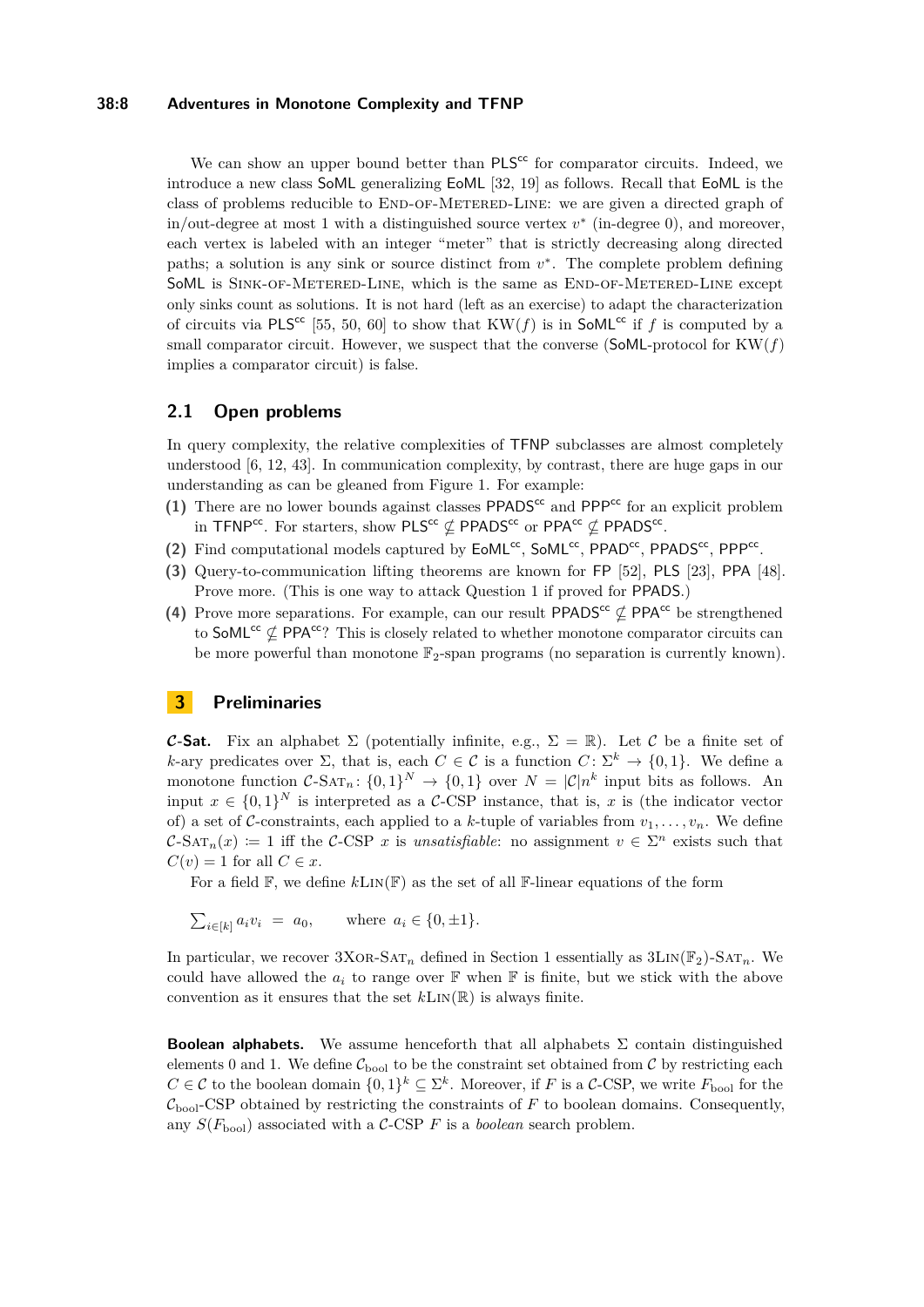**Algebraic partitions.** We say that a subset  $A \subseteq \mathcal{X} \times \mathcal{Y}$  is *monochromatic* for a two-party search problem  $S \subseteq \mathcal{X} \times \mathcal{Y} \times \mathcal{O}$  if there is some  $o \in \mathcal{O}$  such that  $o \in S(x, y)$  for all  $(x, y) \in A$ . Moreover, if  $M \in \mathbb{F}^{\chi \times \mathcal{Y}}$  is a matrix, we say M is *monochromatic* if the support of M is monochromatic. For any field F, an F*-partition* of a search problem *S* is a set M of rank-1 matrices  $M \in \mathbb{F}^{\chi \times \chi}$  such that  $\sum_{M \in \mathcal{M}} M = 1$  and each  $M \in \mathcal{M}$  is monochromatic for *S*. The *size* of the partition is  $|M|$ . The F-partition number  $\chi_F(S)$  is the least size of an **F-partition of** *S*. In the following characterization, recall that we use  $SP_{\mathbb{F}}$  and  $mSP_{\mathbb{F}}$  to denote (monotone) span program complexity.

**Figure 5** ([\[21\]](#page-15-6)). For any boolean function f and any field  $\mathbb{F}$ ,  $SP_{\mathbb{F}}(f) = \chi_{\mathbb{F}}(KW(f)).$ *Furthermore, if f is monotone then*  $mSP_F(f) = \chi_F(KW^+(f)).$ 

**Nullstellensatz.** Let  $P := \{p_1 = 0, p_2 = 0, \ldots, p_m = 0\}$  be an unsatisfiable system of polynomial equations in  $\mathbb{F}[z_1, z_2, \ldots, z_n]$  for a field  $\mathbb{F}$ . An  $\mathbb{F}$ -*Nullstellensatz refutation* of *P* is a sequence of polynomials  $q_1, q_2, \ldots, q_m \in \mathbb{F}[z_1, z_2, \ldots, z_n]$  such that  $\sum_{i=1}^m q_i p_i = 1$  where the equality is syntactic. The *degree* of the refutation is  $\max_i \deg(q_i p_i)$ . The F-Nullstellensatz *degree* of *P*, denoted NSF(*P*), is the least degree of an F-Nullstellensatz refutation of *P*.

Moreover, if *F* is a *k*-CNF formula (or a boolean *k*-CSP), we often tacitly think of it as a polynomial system  $P_F$  by using the standard encoding (e.g.,  $(z_1 \vee \neg z_2) \rightarrow (1-z_1)z_2 = 0$ ) and also including the *boolean axioms*  $z_i^2 - z_i = 0$  in  $P_F$  if we are working over  $\mathbb{F} \neq \mathbb{F}_2$ .

**Lifting theorems.** Let  $S \subseteq \{0,1\}^n \times \mathcal{O}$  be a boolean search problem and  $g: \mathcal{X} \times \mathcal{Y} \rightarrow \{0,1\}$ a two-party function, usually called a *gadget*. The composed search problem  $S \circ g^n \subseteq$  $\mathcal{X}^n \times \mathcal{Y}^n \times \mathcal{O}$  is defined as follows: Alice holds  $x \in \mathcal{X}^n$ , Bob holds  $y \in \mathcal{Y}^n$ , and their goal is to find an  $o \in S(z)$  where  $z \coloneqq g^n(x, y) = (g(x_1, y_1), \ldots, g(x_n, y_n))$ . We focus on the usual *index* gadget  $In_{m}$ :  $[m] \times \{0, 1\}^{m} \rightarrow \{0, 1\}$  given by  $In_{m}(x, y) := y_x$ .

The main results of [\[23,](#page-15-3) [48\]](#page-16-5) can be summarized as follows (we define more terms below).

<span id="page-8-0"></span>▶ **Theorem 6.** Let  $k \ge 1$  be a constant and let  $m = m(n) := n^C$  for a large enough constant  $C > 1$ *. Then for any an unsatisfiable boolean n-variate*  $k$ *-CSP F*,

 $[23]$ :  $\mathsf{PLS}^{\mathsf{cc}}(S(F) \circ \text{Ind}_{m}^{n}) = \mathsf{PLS}^{\mathsf{dt}}(S(F)) \cdot \Theta(\log n),$  $[48]$ : PPA<sup>cc</sup>(*S*(*F*)  $\circ$  IND<sup>*n*</sup></sup>) = PPA<sup>dt</sup>(*S*(*F*))  $\cdot$   $\Theta(\log n)$ ,  $[48]$ :  $\log \chi_{\mathbb{F}}(S(F) \circ \text{IND}_{m}^{n}) = \text{NS}_{\mathbb{F}}(F) \cdot \Theta(\log n), \quad \forall \mathbb{F} \in {\mathbb{F}_{p}, \mathbb{R}}.$ 

For aesthetic reasons, we have used  $PLS^{dt}(S(F))$  here to denote the *Resolution width* of  $F$  (introduced in [\[10\]](#page-14-6)), which is how the result of [\[23\]](#page-15-3) was originally stated. (But one can check that the query analogue of PLS, obtained by replacing protocols with decision trees in Definition [14,](#page-18-1) is indeed equivalent to Resolution width.) We also could not resist incorporating our new characterizations of  $PPA^{cc}$  and  $PPA^{dt}$  to interpret the result of [\[48\]](#page-16-5) specialized to  $\mathbb{F}_2$ .

## **4 Proofs of Separations**

In this section, we show lower bounds for  $C$ -SAT against monotone circuits (Theorem [1\)](#page-1-1) and monotone span programs (Theorem [2\)](#page-2-0), plus some bonus results (PPAD<sup>cc</sup>  $\nsubseteq$  PLS<sup>cc</sup>, PPADS<sup>cc</sup>  $\nsubseteq$  PPA<sup>cc</sup>, Nullstellensatz degree vs. Cutting Planes).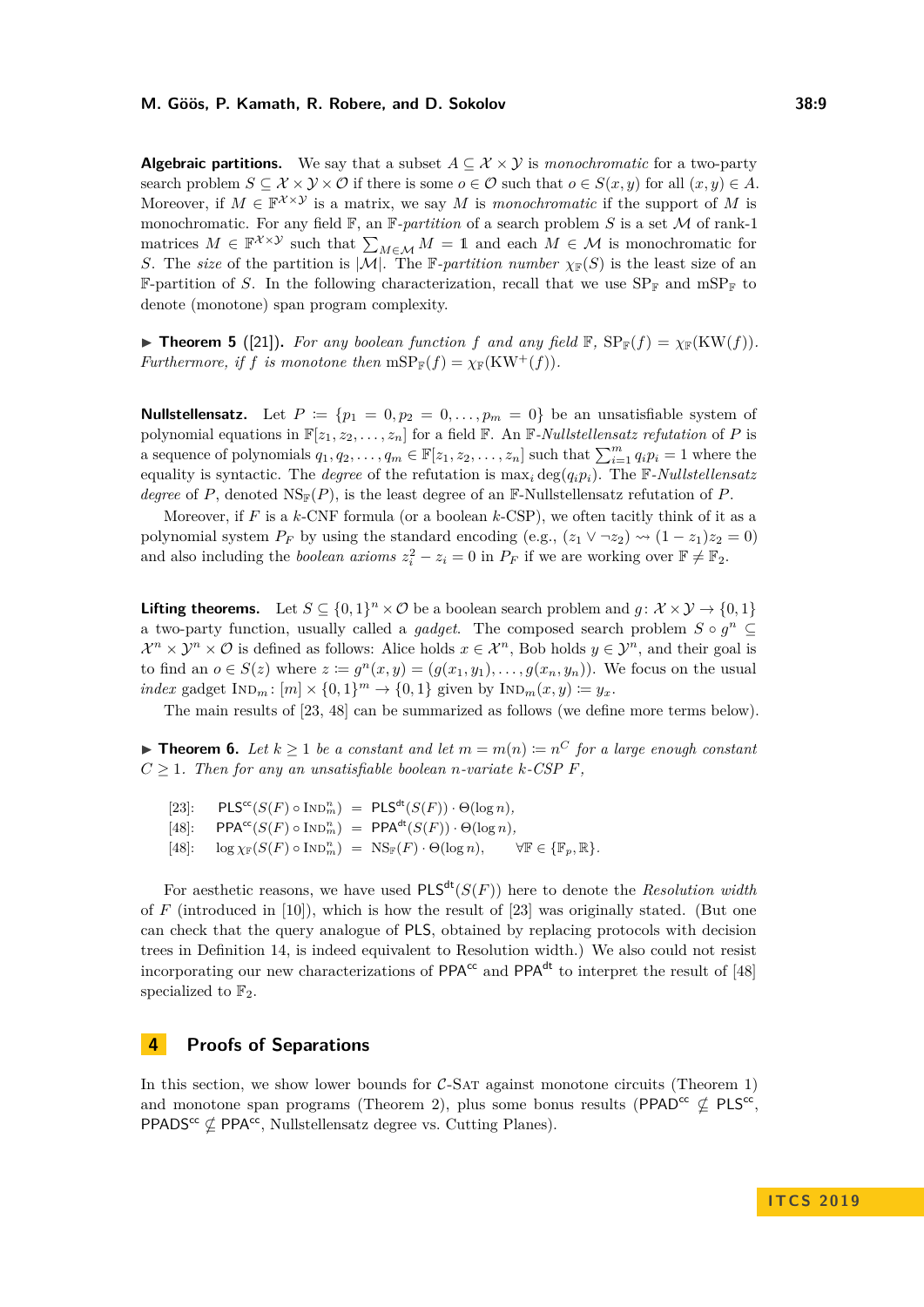#### **38:10 Adventures in Monotone Complexity and TFNP**

### **4.1 Reduction**

The key to our lower bounds is a new reduction. We show that a lifted version of  $S(F_{\text{bool}})$ , where  $F$  is an unsatisfiable  $C$ -CSP, reduces to the monotone Karchmer–Wigderson game for C-SAT. Note that we require F to be unsatisfiable over its original alphabet  $\Sigma$ , but the reduction is from the booleanized (and hence easier-to-refute) version of *F*.

<span id="page-9-1"></span>▶ **Lemma 7.** Let *F* be an unsatisfiable C-CSP. Then  $S(F_{\text{bool}}) \circ \text{IND}_{m}^{n}$  reduces to  $KW^+(\mathcal{C}\text{-}\mathrm{SAT}_{nm})$ .

**Proof.** Suppose the C-CSP *F* consists of *k*-ary constraints  $C_1, \ldots, C_t$  applied to variables  $z_1, \ldots, z_n$ . We reduce  $S(F_{\text{bool}}) \circ \text{Ind}_{m}^{n} \subseteq [m]^n \times (\{0, 1\}^m)^n \times [t]$  to the problem  $KW^+(f) \subseteq$  $f^{-1}(1) \times f^{-1}(0) \times [N]$  where  $f := C$ -SAT<sub>*mn*</sub> over  $N := |C|(mn)^k$  input bits. The two parties compute locally as follows.

- Alice: Given  $(x_1, \ldots, x_n) \in [m]^n$ , Alice constructs a C-CSP over variables  $\{v_{i,j} : (i,j) \in$  $[n] \times [m]$  that is obtained from *F* by renaming its variables  $z_1, \ldots, z_n$  to  $v_{1,x_1}, \ldots, v_{n,x_n}$ (in this order). Since *F* was unsatisfiable, so is Alice's variable-renamed version of it. Thus, when interpreted as an indicator vector of constraints, Alice has constructed a 1-input of  $C$ -Sa $T_{mn}$ .
- **Bob:** Given  $y \in (\{0,1\}^m)^n$ , Bob constructs a C-CSP over variables  $\{v_{i,j} : (i,j) \in [n] \times [m]\}$ as follows. We view *y* naturally as a boolean assignment to the variables  $v_{i,j}$ . Bob includes in his C-CSP instance all possible C-constraints C applied to the  $v_{i,j}$  such that *C* is satisfied under the assignment *y* (i.e.,  $C(y) = 1$ ). This is clearly a satisfiable *C*-CSP instance, as the assignment *y* satisfies all Bob's constraints. Thus, when interpreted as an indicator vector of constraints, Bob has constructed a 0-input of  $C\text{-SAT}_{mn}$ .

It remains to argue that any solution to  $KW^+(\mathcal{C}\text{-}\mathrm{SAT}_{mn})$  gives rise to a solution to  $S(F_{\text{bool}}) \circ \text{IND}_{m}^{n}$ . Indeed, a solution to  $KW^+(\mathcal{C}\text{-}\text{SAT}_{mn})$  corresponds to a  $\mathcal{C}\text{-}\text{constraint } C$ that is present in Alice's C-CSP but not in Bob's. By Bob's construction, such a *C* must be violated by the assignment *y* (i.e.,  $C(y) = 0$ ). Since all Alice's constraints involve only variables  $v_{1,x_1}, \ldots, v_{n,x_n}$ , the constraint *C* must in fact be violated by the partial assignment to the said variables, which is  $z = \text{IND}_{m}^{n}(x, y)$ . Thus the constraint of *F* from which *C* was obtained via renaming is a solution to  $S(F_{\text{bool}}) \circ \text{Ind}_{m}^{n}$ .  $\frac{n}{m}$ .

<span id="page-9-0"></span>**► Remark 8 (Generic reduction to CNF-SAT). We claim that any problem**  $S \subseteq \mathcal{X} \times \mathcal{Y} \times \mathcal{O}$ that lies in one of the known subclasses of  $TFNP<sup>cc</sup>$  (as listed in Section [2\)](#page-5-0) reduces efficiently to  $KW^+(k\text{CNF-SAT}_n)$  for constant *k* (one can even take  $k=3$  by standard reductions). Let us sketch the argument for  $S \in \text{PPP}^{\text{cc}}$ ; after all, better reductions are known for  $\text{PLS}^{\text{cc}}$  and PPA<sup>cc</sup>, namely to HORN-SAT and 3XOR-SAT.

**Proof Sketch.** Let  $\Pi := (V, v^*, o_v, \Pi_v)$  be a PPP-protocol solving *S* of cost  $c := \text{PPP}^{cc}(S)$ . We may assume wlog that all the  $\Pi_v$  have constant communication cost  $k \leq O(1)$  by embedding the protocol trees of the  $\Pi_v$  as part of the implicitly described bipartite graph. In particular, we view each  $\Pi_v$  as a function  $\mathcal{X} \times \mathcal{Y} \to \{0,1\}^k$  where the output is interpreted according to some fixed map  $\{0,1\}^k \to V$ . Consider a set of  $n := k|V|$  ( $|V| \leq 2^c$ ) boolean variables  $\{z_{v,i} : (v,i) \in V \times [k]\}$  with the intuitive interpretation that  $z_{v,i}$  is the *i*-th output bit of  $\Pi_v$ . We may encode the correctness conditions for  $\Pi$  as an unsatisfiable 2*k*-CNF formula *F* over the  $z_{v,i}$  that has, for each  $\{v,u\} \in \binom{V}{2}$ , clauses requiring that the outputs of  $\Pi$ <sup>*v*</sup> and  $\Pi$ <sup>*u*</sup> (as encoded by the *z*<sub>*v*,*i*</sub>) should point to distinct vertices. Finally, we note that computing the *i*-th output bit  $(\Pi_v)_i \colon \mathcal{X} \times \mathcal{Y} \to \{0,1\}$  reduces to a large enough constant-size index gadget  $\text{IND}_{O(1)}$  (which embeds any two-party function of communication complexity  $k \leq O(1)$ ). Therefore *S* naturally reduces to  $S(F) \circ \text{Ind}_{O(1)}^n$ , which by Lemma [7](#page-9-1) reduces to  $KW^+(2k\text{CNF-SAT}_{O(n)})$ , as desired.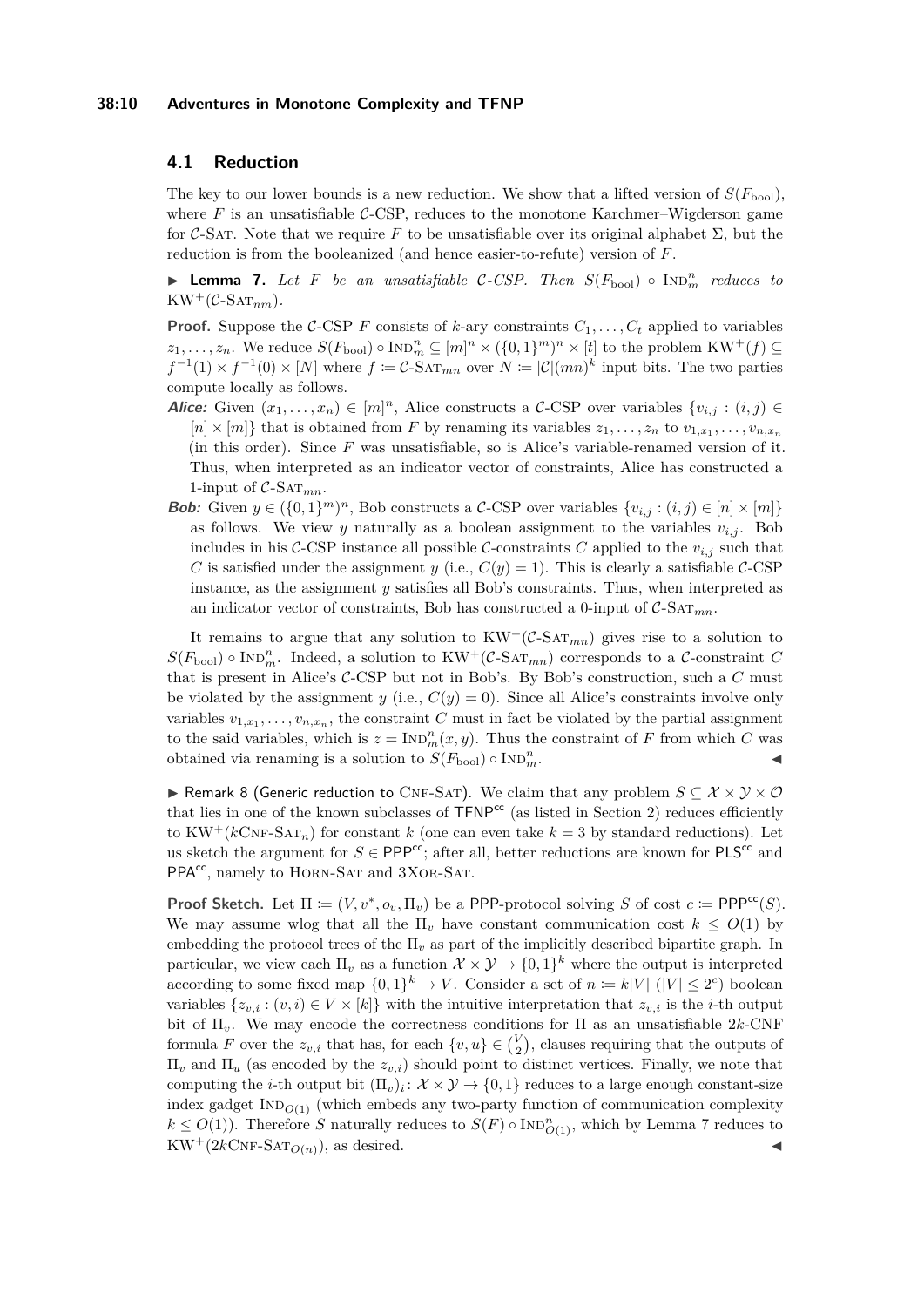#### <span id="page-10-0"></span>**4.2 Monotone circuit lower bounds**

**Xor-Sat.** The easiest result to prove is Theorem [1:](#page-1-1) an exponential monotone circuit lower bound for  $3XOR-SAT_n$ . By the characterization of [\[55\]](#page-17-0) it suffices to show

<span id="page-10-1"></span>
$$
\mathsf{PLS}^{\mathsf{cc}}(\mathsf{KW}^+(3\mathsf{XOR}\text{-}\mathsf{SAT}_n)) \ge n^{\Omega(1)}.
$$
 (1)

Urquhart [\[62\]](#page-17-11) exhibited unsatisfiable *n*-variate 3Xor-CSPs *F* (aka *Tseitin formulas*) requiring linear Resolution width, that is,  $PLS^{dt}(S(F)) \geq \Omega(n)$  in our notation. Hence Theorem [6](#page-8-0) implies that  $PLS^{cc}(S(F) \circ \text{Ind}_{m}^{n}) \geq \Omega(n)$  for some  $m = n^{O(1)}$ . By the reduction in Lemma [7,](#page-9-1) we get that  $PLS^{cc}(KW^+(3XOR-SAT_{nm})) \geq \Omega(n)$ . (Note that 3XOR has a boolean alphabet, so  $F = F_{\text{bool}}$ .) This yields the claim [\(1\)](#page-10-1) by reparameterizing the number of variables.

<span id="page-10-2"></span>**Lin(F)-Sat.** More generally, we can prove a similar lower bound over any field  $\mathbb{F} \in \{\mathbb{F}_n, \mathbb{R}\}$ :

$$
\mathsf{PLS}^{\mathsf{cc}}(\mathsf{KW}^+(\mathsf{3}\mathsf{Lin}(\mathbb{F})\text{-}\mathsf{SAT}_n)) \ge n^{\Omega(1)}.
$$
\n
$$
(2)
$$

Fix such an F henceforth. This time we start with a *k*Lin(F)-CSP introduced in [\[13\]](#page-14-16) for  $\mathbb{F} = \mathbb{F}_p$  (aka *mod-p Tseitin formulas*), but the definition generalizes to any field. The CSP is constructed based on a given directed graph  $G = (V, E)$  that is *regular*: in-deg(*v*) = out-deg $(v) = k/2$  for all  $v \in V$ . Fix also a distinguished vertex  $v^* \in V$ . Then  $F = F_{G,\mathbb{F}}$  is defined as the following  $k\text{Lin}(\mathbb{F})\text{-CSP}$  over variables  $\{z_e : e \in E\}$ :

$$
\forall v \in V : \sum_{(v,u) \in E} z_{(v,u)} - \sum_{(u,v) \in E} z_{(u,v)} = \mathbb{1}_{v^*}(v), \tag{F_{G,\mathbb{F}}}
$$

where  $\mathbb{1}_{v^*}(v^*) = 1$  and  $\mathbb{1}_{v^*}(v) = 0$  for  $v \neq v^*$ . This system is unsatisfiable because the sum over  $v \in V$  of the RHS equals 1 whereas the sum of the LHS equals 0 (each variable appears once with a positive sign, once with a negative sign).

We claim that the booleanized *k*-CSP  $F_{\text{bool}}$  (more precisely, its natural *k*-CNF encoding) has linear Resolution width, that is,  $PLS^{df}(S(F_{bool})) \geq \Omega(n)$  in our notation. Indeed, the constraints of  $F_{\text{bool}}$  are  $k/2$ *-robust* in the sense that if a partial assignment  $\rho \in \{0, 1, *\}^k$ fixes the value of a constraint of  $F_{\text{bool}}$ , then  $\rho$  must set more than  $k/2$  variables. Alekhnovich et al. [\[1,](#page-13-1) Theorem 3.1] show that if *k* is a large enough constant, there exist regular expander graphs *G* such that  $F_{\text{bool}}$  (or any *k*-CSP with  $\Omega(k)$ -robust constraints) has Resolution width  $\Omega(n)$ , as desired.

Combining the above with the lifting theorem in Theorem [6](#page-8-0) and the reduction in Lemma [7](#page-9-1) yields  $\text{PLS}^{\text{cc}}(k\text{Lin}(\mathbb{F})\text{-SAT}_n) \geq n^{\Omega(1)}$  for large enough *k*. Finally, we can reduce the arity from *k* to 3 by a standard trick. For example, given the linear constraint  $a_1v_1+a_2v_2+a_3v_3+a_4v_4$  $a_0$  we can introduce a new auxiliary variable *u* and two equations  $a_1v_1 + a_2v_2 + u = 0$  and  $-u+a_3v_3+a_4v_4=a_0$ . In general, we replace each equation on  $k > 3$  variables with a collection of *k* −2 equations by introducing *k* −3 auxiliary variables to create an equisatisfiable instance. This shows that  $k\text{Lin}(\mathbb{F})$ -SAT<sub>n</sub> reduces to (i.e., is a monotone projection of)  $3\text{Lin}(\mathbb{F})$ -SAT<sub>kn</sub>, which concludes the proof of [\(2\)](#page-10-2).

**PPAD<sup>cc</sup>**  $\nsubseteq$  **PLS<sup>cc</sup>** via **End-of-Line.** Consider the R-linear system  $F = F_{G, \mathbb{R}}$  defined above. We observe that  $S(F_{\text{bool}})$  is in fact equivalent to (a query version of) the PPAD-complete END-OF-LINE problem. In the END-OF-LINE problem, we are given a directed graph of in/out-degree at most 1 and a distinguished source vertex *v* ∗ (in-degree 0); the goal is to find a sink or a source distinct from  $v^*$  (cf. Definition [15\)](#page-18-2). On the other hand, in  $S(F_{\text{bool}})$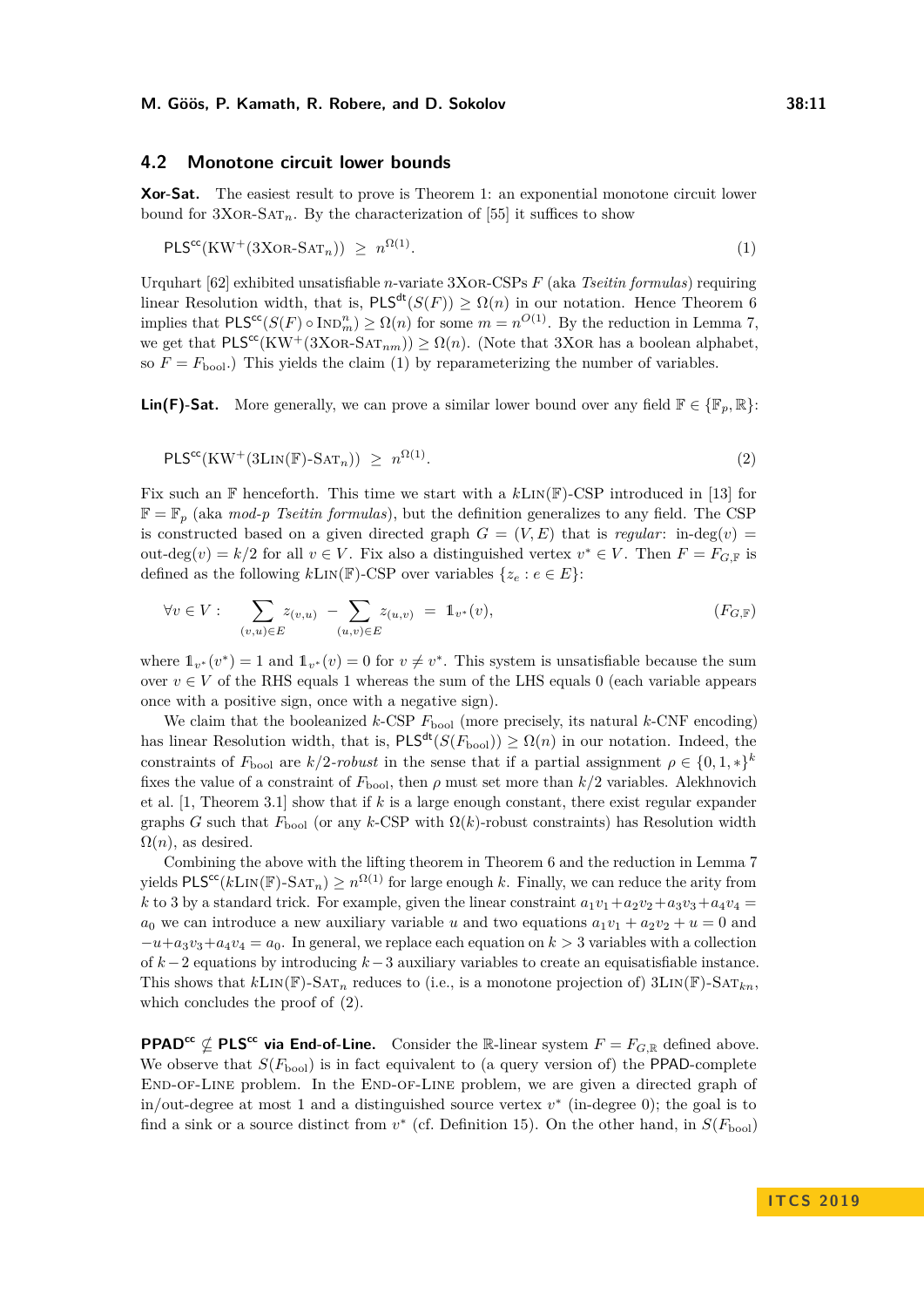#### **38:12 Adventures in Monotone Complexity and TFNP**

we are given a boolean assignment  $z \in \{0,1\}^E$ , which can be interpreted as (the indicator vector of) a subset of edges defining a (spanning) subgraph  $G_z$  of  $G$ ; the goal is to find a vertex  $v \in V$  such that either

**(1)**  $v = v^*$  and out-deg $(v) \neq \text{in-deg}(v) + 1$  in  $G_z$ ; or

**(2)**  $v \neq v^*$  and out-deg $(v) \neq \text{in-deg}(v)$  in  $G_z$ .

The only essential difference between  $S(F_{\text{bool}})$  and END-OF-LINE is that the graph  $G_z$  can have in/out-degree a large constant *k/*2 rather than 1. But there is a standard reduction between the two problems [\[46\]](#page-16-14): we may locally interpret a vertex  $v \in V(G_z)$  with out-deg(*v*) = in-deg(*v*) =  $\ell$  as  $\ell$  distinct vertices of in/out-degree 1. This reduction also shows that the lifted problem  $S(F_{\text{bool}}) \circ \text{IND}_m$  for  $m = n^{O(1)}$  admits a  $O(\log n)$ -cost PPAD-protocol, and is thus in PPAD<sup>cc</sup>. By contrast, we proved above that this problem is not in  $PLS^{cc}$  (for appropriate *G*).

<span id="page-11-1"></span>**► Remark 9 (Algebraic partitions for PPAD<sup>cc</sup>).** We claim that every problem  $S \in \text{PPAD}^{cc}$ admits a small  $\mathbb{Z}$ -partition, and hence a small  $\mathbb{F}$ -partition over any field  $\mathbb{F}$ . More precisely, we  $\arg$ ue that  $\log \chi_{\mathbb{Z}}(S) \leq O(\text{PPAD}^{\text{cc}}(S))$ . Indeed, let  $\Pi := (V, v^*, o_v, \Pi_v)$  be an optimal PPADprotocol for *S*. We define a  $\mathbb{Z}$ -partition M by describing it as a nondeterministic protocol for *S* whose accepting computations output weights in  $\mathbb{Z}$  (interpreted as values of the entries of an  $M \in \mathcal{M}$ : On input  $(x, y)$ , guess a vertex  $v \in V$ ; if v is a sink in  $G_{x,y}$ , accept with weight 1; if *v* is a source distinct from  $v^*$ , accept with weight  $-1$ ; otherwise reject (i.e., weight 0). This protocol accepts with overall weight  $\#(\text{sinks}) - \#(\text{non-distinguished sources}) = 1$  on every input  $(x, y)$ , as desired.

A similar argument yields an analogous query complexity bound  $NS_{\mathbb{Z}}(F) \leq O(PPAD^{dt}(S(F)))$  where  $PPAD^{dt}(S)$  is the least cost of a PPAD*–decision tree* (Definition [15\)](#page-18-2) solving *S*.

**Nullstellensatz vs. Cutting Planes.** By the above remark,  $F_{\text{bool}}$  for  $F = F_{G,\mathbb{F}}$  admits a lowdegree – in fact, constant-degree – Nullstellensatz refutation over any field F. Nullstellensatz degree behaves well with respect to compositions: if we compose  $F_{\text{bool}}$  with a gadget  $\text{IND}_{m}^{n}$ ,  $m = n^{O(1)}$  (see, e.g., [\[23,](#page-15-3) §8] how this can be done), the Nullstellensatz degree can only increase by the query complexity of the gadget, which is  $O(\log n)$  for  $IND_m^n$ . This gives us an  $n^{O(1)}$ -variate boolean  $k$ -CSP  $F' := F_{\text{bool}} \circ \text{IND}_{m}^{n}$  (where  $k$  is constant [\[23,](#page-15-3) §8]) such that  $NS_{\mathbb{F}}(F') \leq O(\log n)$ . On the other hand, we can invoke the strong version of the main result of [\[23\]](#page-15-3): if *F* has Resolution width *w*, then  $F \circ \text{IND}_{m}^{n}$  requires Cutting Planes refutations of length  $n^{\Omega(w)}$ . In summary, F' witnesses that F-Nullstellensatz can be exponentially more powerful than log of Cutting Planes length.

#### <span id="page-11-0"></span>**4.3 Monotone span program lower bounds**

Let us prove Theorem [2:](#page-2-0)  $3\text{Lin}(\mathbb{R})$ -SAT<sub>n</sub> requires exponential-size monotone  $\mathbb{F}_p$ -span programs, that is,

<span id="page-11-2"></span>
$$
\chi_{\mathbb{F}_p}(\text{KW}^+(\text{3Lin}(\mathbb{R})\text{-}\text{SAT}_n)) \ge n^{\Omega(1)}.
$$
\n(3)

Using Theorem [6](#page-8-0) and Lemma [7](#page-9-1) similarly as in Subsection [4.2,](#page-10-0) it suffices to show that  $\text{NS}_{\mathbb{F}_p}(F_{\text{bool}}) \geq n^{\Omega(1)}$ , for some unsatisfiable  $k\text{Lin}(\mathbb{R})$ -CSP *F* where *k* is a constant. To this end, we consider an R-linear system  $F = F_{G,U,R}$  that generalizes  $F_{G,R}$  defined above:

$$
\forall v \in V : \sum_{(v,u) \in E} z_{(v,u)} - \sum_{(u,v) \in E} z_{(u,v)} = \mathbb{1}_U(v), \qquad (F_{G,U,\mathbb{R}})
$$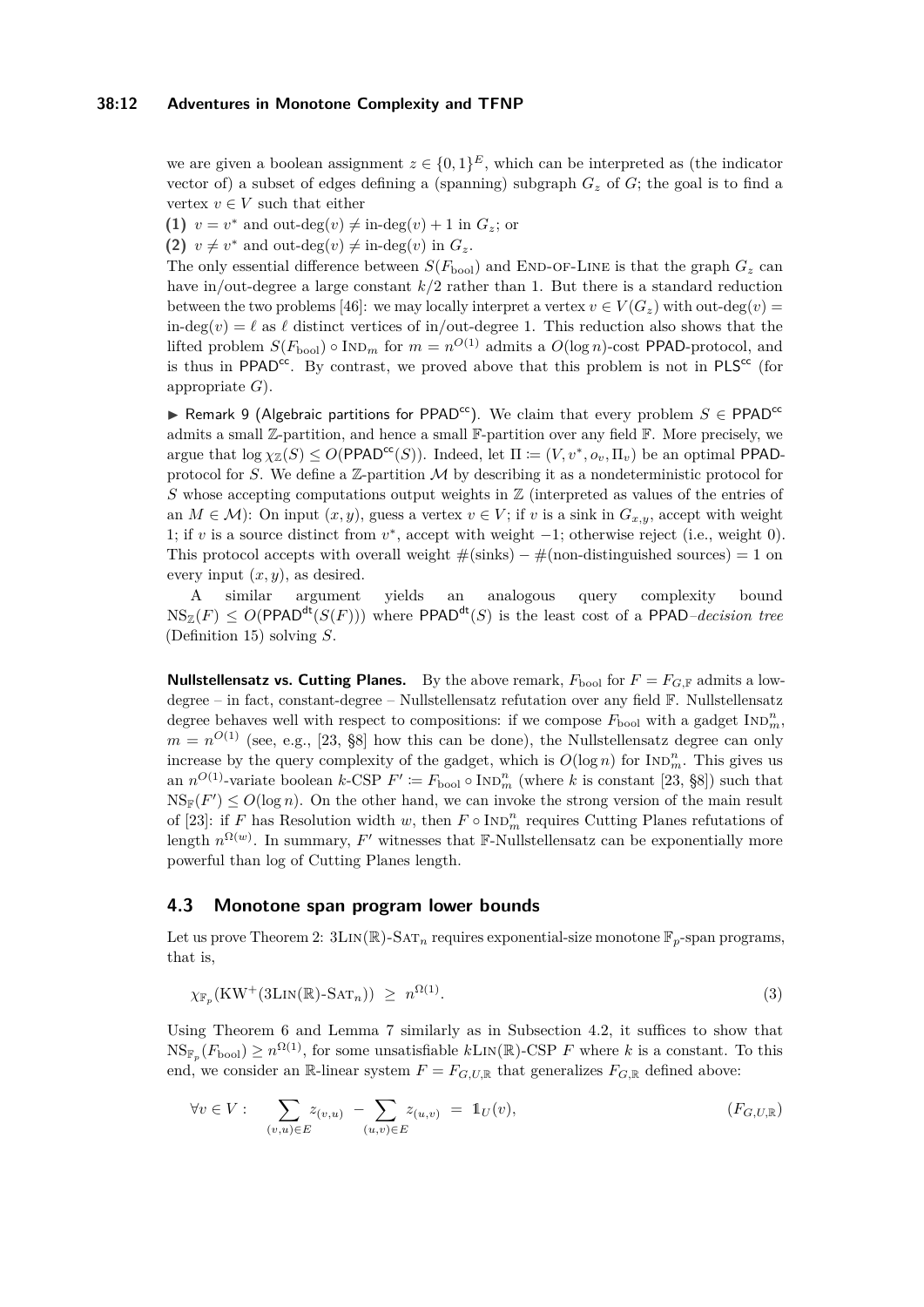where  $1_U: V \to \{0,1\}$  is the indicator function for  $U \subseteq V$ . This is unsatisfiable as long as  $U \neq \emptyset$ . Combinatorially, the boolean search problem  $S(F_{\text{bool}})$  can be interpreted as an END-OF- $\ell$ -LINES problem for  $\ell := |U|$ : given a graph with distinguished source vertices U, find a sink or a source not in *U*. It is important to have many distinguished sources,  $|U| \geq n^{\Omega(n)}$ , as otherwise  $S(F_{\text{bool}})$  is in PPAD<sup>dt</sup> [\[31\]](#page-15-13) and hence  $F_{\text{bool}}$  has too low an  $\mathbb{F}_p$ -Nullstellensatz degree (by Remark [9\)](#page-11-1).

**Nullstellensatz lower bound.** To show  $\text{NS}_{\mathbb{F}_p}(F_{\text{bool}}) \geq n^{\Omega(1)}$  for an appropriate  $F = F_{G,U,\mathbb{R}}$ , we adapt a result of Beame and Riis [\[8\]](#page-14-5). They proved a Nullstellensatz lower bound for a related *bijective pigeonhole* principle *P<sup>n</sup>* whose underlying graph has *unbounded* degree; we obtain a bounded-degree version of their result by a reduction.

<span id="page-12-0"></span>▶ **Lemma 10** ([\[8,](#page-14-5) §8]). *Fix a prime p. The following system of polynomial equations over variables*  $\{x_{ij} : (i, j) \in D \times R\}$ *, where*  $|D| = n$  *and*  $|R| = n - n^{\Omega(1)}$ *, requires*  $\mathbb{F}_p$ *-Nullstellensatz degree*  $n^{\Omega(1)}$ *:* 

(i) 
$$
\forall i \in D : \sum_{j \in R} x_{ij} = 1
$$
 "each pigeon occupies a hole",  
\n(ii)  $\forall j \in R : \sum_{i \in D} x_{ij} = 1$  "each hole houses a pigeon",  
\n(iii)  $\forall i \in D, \{j, j'\} \in {R \choose 2} : x_{ij}x_{ij'} = 0$  "no pigeon occupies two holes",  
\n(iv)  $\forall j \in R, \{i, i'\} \in {D \choose 2} : x_{ij}x_{i'j} = 0$  "no hole houses two pigeons".

We construct a natural bounded-degree version *G* of the complete bipartite graph  $D \times R$ and show that each constraint of  $F_{\text{bool}}$  for  $F = F_{G,U,\mathbb{R}}$  is a low-degree  $\mathbb{F}_p$ -Nullstellensatz consequence of  $P_n$ . Hence, if  $F_{\text{bool}}$  admits a low-degree  $\mathbb{F}_p$ -Nullstellensatz proof, so does  $P_n$ (see, e.g., [\[13,](#page-14-16) Lemma 1] for composing proofs), which contradicts Lemma [10.](#page-12-0)

The directed graph  $G = (V, E)$  is obtained from the complete bipartite graph  $D \times R$  as illustrated in Figure [2](#page-13-3) (for  $|D| = 4$  and  $|R| = 3$ ). Specifically, each vertex of degree d in  $D \times R$  is replaced with a binary tree of height log *d*. The result is a layered graph with the first and last layers identified with *D* and *R*, respectively. We also add a "feedback" edge from each vertex in *R* to a vertex in *D* according to some arbitrary injection  $R \to D$  (dashed edges in Figure [2\)](#page-13-3). The vertices in *D* not incident to feedback edges will form the set *U* (singleton in Figure [2\)](#page-13-3).

This defines a boolean 3-CSP  $F_{\text{bool}}$  for  $F = F_{G,U,\mathbb{R}}$  over variables  $\{z_e : e \in E\}$ . In order to reduce  $P_n$  to  $F_{\text{bool}}$ , we define an affine map between the variables  $x_{ij}$  of  $P_n$  and  $z_e$  of  $F_{\text{bool}}$ . Namely, for a feedback edge *e* we set  $z_e \coloneqq 1$ , and for every other  $e = (v, u)$  we set

$$
z_{(v,u)} := \sum_{i \in D_v} x_{ij},
$$

where  $D_v := \{i \in D : v \text{ is reachable from } i \text{ without using feedback edges}\}\$ 

<span id="page-12-1"></span> $R_u$  := { $j \in R : j$  is reachable from *u* without using feedback edges}.

Note in particular that this map naturally identifies the edge-variables  $z_e$  in the middle of *G* (yellow edges) with the variables  $x_{ij}$  of  $P_n$ . The other variables  $z_e$  are simply affinely dependent on the middle edge-layer. We then show that from the equations of  $P_n$  we can derive each constraint of  $F_{\text{bool}}$ . Recall that the constraint for  $v \in V$  requires that the *out-flow*  $\sum_{(v,u)\in E} z_{(v,u)}$  equals the *in-flow*  $\sum_{(u,v)\in E} z_{(u,v)}$  (plus 1 iff  $v \in U$ ).

 $v \notin D \cup R$ : Suppose *v* is on the left side of *G* (right side is handled similarly) so that  $z_{(v,u)} = \sum_{j \in R_u} x_{ij}$  for some fixed  $i \in D$ . The out-flow is

$$
\sum_{(v,u)\in E} z_{(v,u)} = \sum_{(v,u)\in E} \sum_{j\in R_u} x_{ij} = \sum_{j\in R_v} x_{ij}.
$$
\n(4)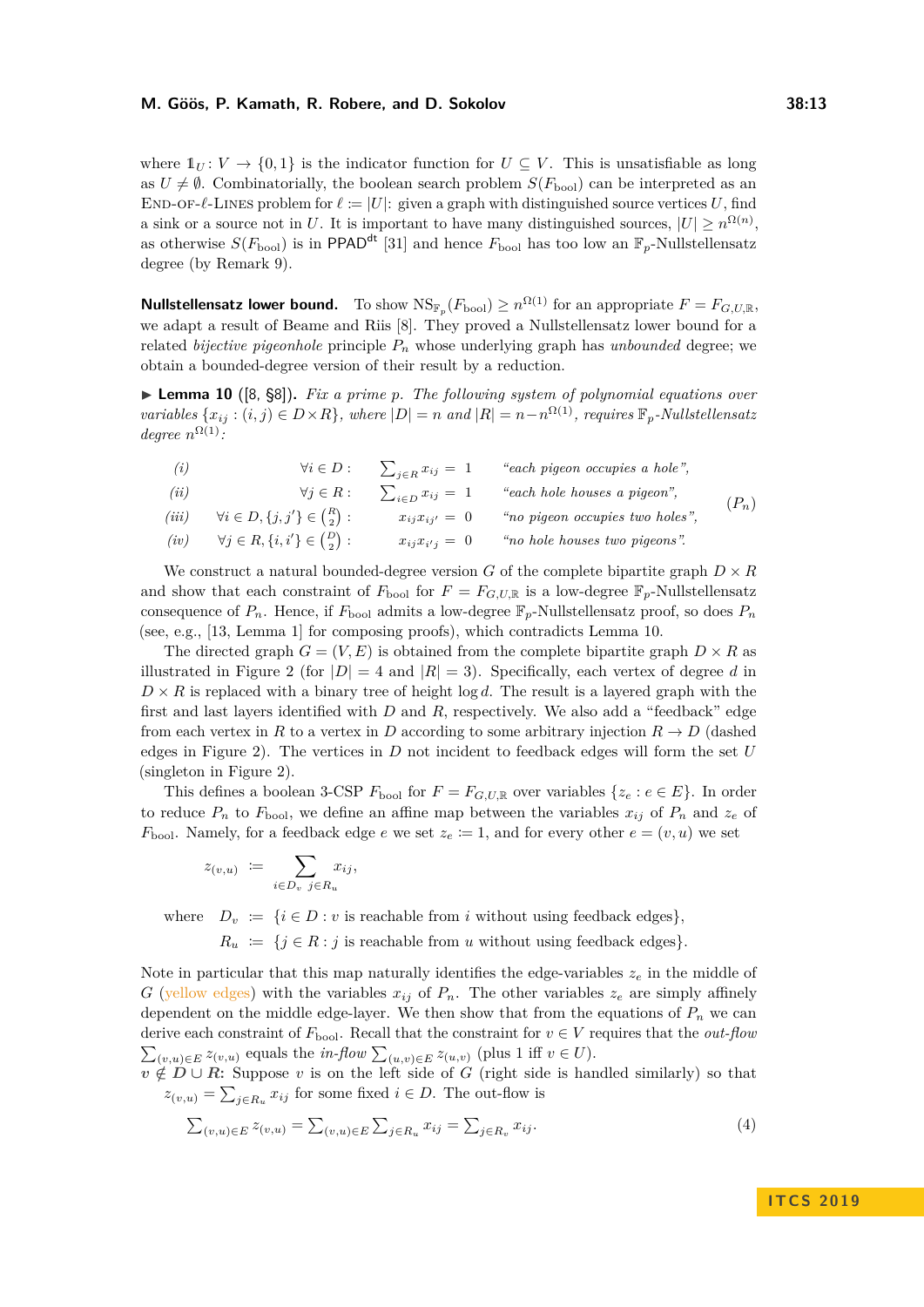#### **38:14 Adventures in Monotone Complexity and TFNP**

<span id="page-13-3"></span>

**Figure 2** Graph  $G = (V, E)$ , a bounded-degree version of the biclique  $D \times R$ .

On the other hand, *v* has a unique incoming edge  $(u^*, v)$  so the in-flow is  $\sum_{(u,v)\in E} z_{(u,v)} =$  $z_{(u^*,v)} = \sum_{j \in R_v} x_{ij}$ , which equals [\(4\)](#page-12-1).

 $v \in D$ : (Case  $v \in R$  is handled similarly). The in-flow equals 1 (either  $v \in U$  so that we have the +1 term from  $1_U(v)$ ; or  $v \notin U$  and the value of a feedback-edge variable gives +1). The out-flow equals  $\sum_{j \in R_v} x_{ij} = \sum_{j \in R} x_{ij} = 1$  by [\(4\)](#page-12-1),  $R_v = R$ , and (ii).

Finally, we can verify the boolean axioms  $z_e^2 = z_e$ . This holds trivially for feedback edges *e*. Let  $e = (v, u)$  be an edge in the left side of *G* (right side is similar) so that  $z_e = \sum_{j \in R_u} x_{ij}$ for some fixed  $i \in D$ . We have  $z_e^2 = (\sum_{j \in R_u} x_{ij})^2 = \sum_{j \in R_u} x_{ij}^2 = \sum_{j \in R_u} x_{ij} = z_e$  by (iii) and the boolean axioms for *Pn*.

This concludes the reduction and hence the proof of [\(3\)](#page-11-2).

**PPADS<sup>cc</sup>**  $\nsubseteq$  **PPA<sup>cc</sup>** via **End-of-** $\ell$ -**Lines.** It is straightforward to check that  $F_{\text{bool}}$  for  $F =$  $F_{G, U, \mathbb{R}}$  is in the query class PPADS<sup>dt</sup> (Definition [16\)](#page-18-3). In particular, in the PPADS–decision tree, we can define the distinguished vertex *v* <sup>∗</sup> as being associated with any vertex from *U*. Similarly, the lifted problem  $S' \coloneqq S(F_{\text{bool}}) \circ \text{Ind}_{n}^{m}$  for  $m = n^{O(1)}$  is in the communication class PPADS<sup>cc</sup>. By contrast, we just proved that  $\chi_{\mathbb{F}_2}(S') \geq n^{\Omega(1)}$ , which implies that  $S' \notin \mathsf{PPA}^{\mathsf{cc}}$ .

## **5 Proofs of Characterizations**

Due to space constraints, the proofs of Theorem [3](#page-4-0) and Theorem [4](#page-4-3) are omitted from this extended abstract. See the full version [\[24\]](#page-15-0) for complete proofs.

#### **References**

- <span id="page-13-1"></span>**1** Michael Alekhnovich, Eli Ben-Sasson, Alexander Razborov, and Avi Wigderson. Pseudorandom Generators in Propositional Proof Complexity. *SIAM Journal on Computing*, 34(1):67–88, 2004. [doi:10.1137/S0097539701389944](http://dx.doi.org/10.1137/S0097539701389944).
- <span id="page-13-2"></span>**2** László Babai, Peter Frankl, and Janos Simon. Complexity Classes in Communication Complexity Theory. In *Proceedings of the 27th Symposium on Foundations of Computer Science (FOCS)*, pages 337–347. IEEE, 1986. [doi:10.1109/SFCS.1986.15](http://dx.doi.org/10.1109/SFCS.1986.15).
- <span id="page-13-0"></span>**3** László Babai, Anna Gál, and Avi Wigderson. Superpolynomial Lower Bounds for Monotone Span Programs. *Combinatorica*, 19(3):301–319, 1999. [doi:10.1007/s004930050058](http://dx.doi.org/10.1007/s004930050058).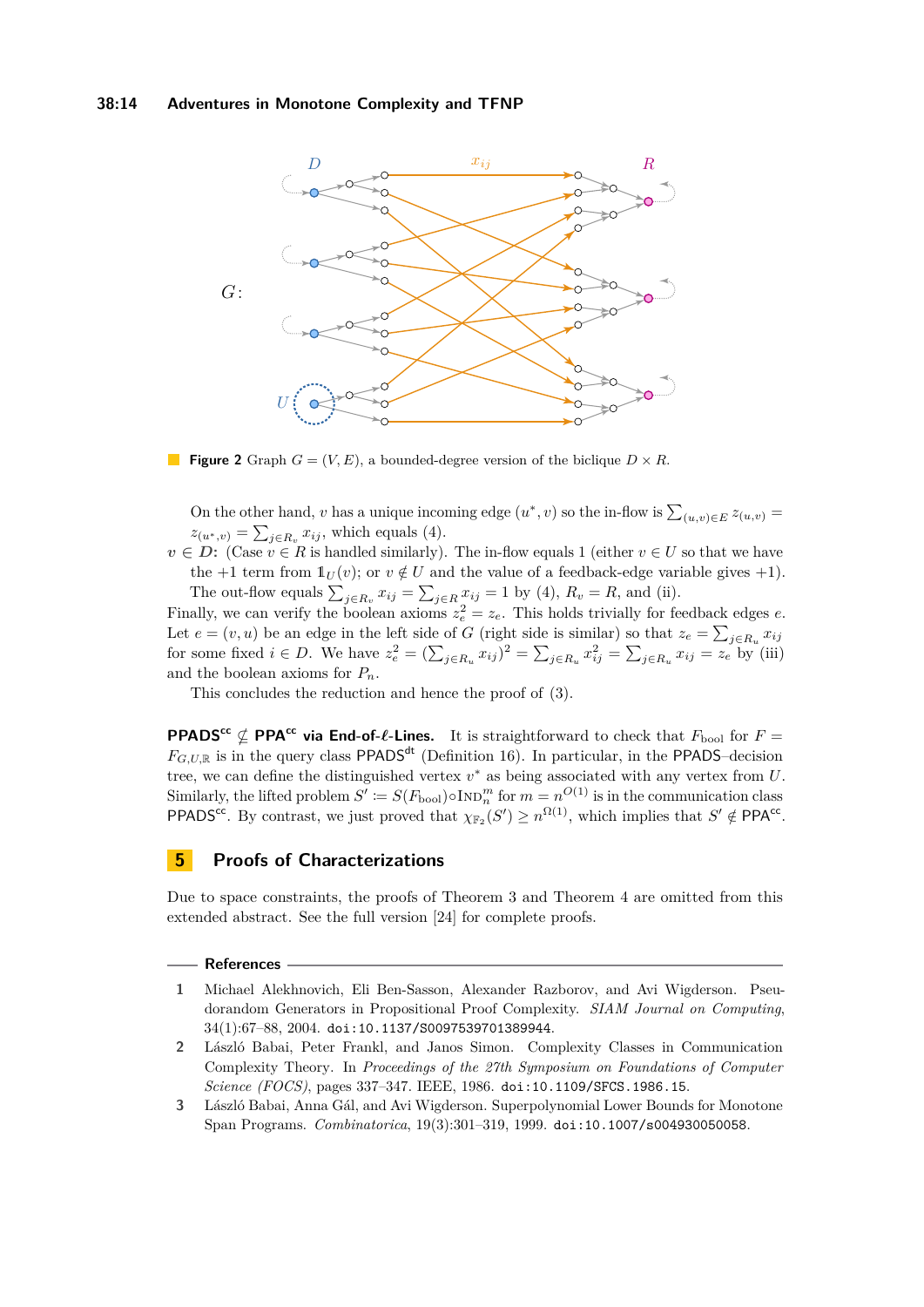- <span id="page-14-13"></span>**4** Yakov Babichenko, Shahar Dobzinski, and Noam Nisan. The Communication Complexity of Local Search. Technical report, arXiv, 2018. [arXiv:1804.02676](http://arxiv.org/abs/1804.02676).
- <span id="page-14-12"></span>**5** Yakov Babichenko and Aviad Rubinstein. Communication Complexity of Approximate Nash Equilibria. In *Proceedings of the 49th Symposium on Theory of Computing (STOC)*, pages 878–889. ACM, 2017. [doi:10.1145/3055399.3055407](http://dx.doi.org/10.1145/3055399.3055407).
- <span id="page-14-7"></span>**6** Paul Beame, Stephen Cook, Jeff Edmonds, Russell Impagliazzo, and Toniann Pitassi. The Relative Complexity of NP Search Problems. *Journal of Computer and System Sciences*, 57(1):3–19, 1998. [doi:10.1006/jcss.1998.1575](http://dx.doi.org/10.1006/jcss.1998.1575).
- <span id="page-14-11"></span>**7** Paul Beame, Toniann Pitassi, and Nathan Segerlind. Lower Bounds for Lovász–Schrijver Systems and Beyond Follow from Multiparty Communication Complexity. *SIAM Journal on Computing*, 37(3):845–869, 2007. [doi:10.1137/060654645](http://dx.doi.org/10.1137/060654645).
- <span id="page-14-5"></span>**8** Paul Beame and Søren Riis. More on the Relative Strength of Counting Principles. In *Proceedings of the DIMACS Workshop on Proof Complexity and Feasible Arithmetics*, volume 39, pages 13–35, 1998.
- <span id="page-14-8"></span>**9** Aleksandrs Belovs, Gábor Ivanyos, Youming Qiao, Miklos Santha, and Siyi Yang. On the Polynomial Parity Argument Complexity of the Combinatorial Nullstellensatz. In *Proceedings of the 32nd Computational Complexity Conference (CCC)*, volume 79, pages 30:1–30:24. Schloss Dagstuhl, 2017. [doi:10.4230/LIPIcs.CCC.2017.30](http://dx.doi.org/10.4230/LIPIcs.CCC.2017.30).
- <span id="page-14-6"></span>**10** Eli Ben-Sasson and Avi Wigderson. Short Proofs Are Narrow—Resolution Made Simple. *Journal of the ACM*, 48(2):149–169, 2001. [doi:10.1145/375827.375835](http://dx.doi.org/10.1145/375827.375835).
- <span id="page-14-4"></span>**11** Andrei Bulatov. A Dichotomy Theorem for Nonuniform CSPs. In *Proceedings of the 58th Symposium on Foundations of Computer Science (FOCS)*, pages 319–330, 2017. [doi:](http://dx.doi.org/10.1109/FOCS.2017.37) [10.1109/FOCS.2017.37](http://dx.doi.org/10.1109/FOCS.2017.37).
- <span id="page-14-15"></span>**12** Joshua Buresh-Oppenheim and Tsuyoshi Morioka. Relativized NP search problems and propositional proof systems. In *Proceedings of the 19th Conference on Computational Complexity (CCC)*, pages 54–67, 2004. [doi:10.1109/CCC.2004.1313795](http://dx.doi.org/10.1109/CCC.2004.1313795).
- <span id="page-14-16"></span>**13** Sam Buss, Dima Grigoriev, Russell Impagliazzo, and Toniann Pitassi. Linear Gaps between Degrees for the Polynomial Calculus Modulo Distinct Primes. *Journal of Computer and System Sciences*, 62(2):267–289, 2001. [doi:10.1006/jcss.2000.1726](http://dx.doi.org/10.1006/jcss.2000.1726).
- <span id="page-14-0"></span>**14** Siu Man Chan. Just a Pebble Game. In *Proceedings of the 28th Conference on Computational Complexity (CCC)*, pages 133–143, 2013. [doi:10.1109/CCC.2013.22](http://dx.doi.org/10.1109/CCC.2013.22).
- <span id="page-14-1"></span>**15** Siu Man Chan and Aaron Potechin. Tight Bounds for Monotone Switching Networks via Fourier Analysis. *Theory of Computing*, 10(15):389–419, 2014. [doi:10.4086/toc.2014.](http://dx.doi.org/10.4086/toc.2014.v010a015) [v010a015](http://dx.doi.org/10.4086/toc.2014.v010a015).
- <span id="page-14-14"></span>**16** Stephen Cook, Yuval Filmus, and Dai Tri Man Lê. The Complexity of the Comparator Circuit Value Problem. *ACM Transactions on Computation Theory*, 6(4):15:1–15:44, 2014. [doi:10.1145/2635822](http://dx.doi.org/10.1145/2635822).
- <span id="page-14-9"></span>**17** Constantinos Daskalakis and Christos Papadimitriou. Continuous Local Search. In *Proceedings of the 22nd Symposium on Discrete Algorithms (SODA)*, pages 790–804. SIAM, 2011. URL: <http://dl.acm.org/citation.cfm?id=2133036.2133098>.
- <span id="page-14-2"></span>**18** Susanna de Rezende, Jakob Nordström, and Marc Vinyals. How Limited Interaction Hinders Real Communication (and What It Means for Proof and Circuit Complexity). In *Proceedings of the 57th Symposium on Foundations of Computer Science (FOCS)*, pages 295–304. IEEE, 2016. [doi:10.1109/FOCS.2016.40](http://dx.doi.org/10.1109/FOCS.2016.40).
- <span id="page-14-10"></span>**19** John Fearnley, Spencer Gordon, Ruta Mehta, and Rahul Savani. End of Potential Line. Technical report, arXiv, 2018. [arXiv:1804.03450](http://arxiv.org/abs/1804.03450).
- <span id="page-14-3"></span>**20** Tomás Feder and Moshe Vardi. The Computational Structure of Monotone Monadic SNP and Constraint Satisfaction: A Study through Datalog and Group Theory. *SIAM Journal on Computing*, 28(1):57–104, 1998. [doi:10.1137/S0097539794266766](http://dx.doi.org/10.1137/S0097539794266766).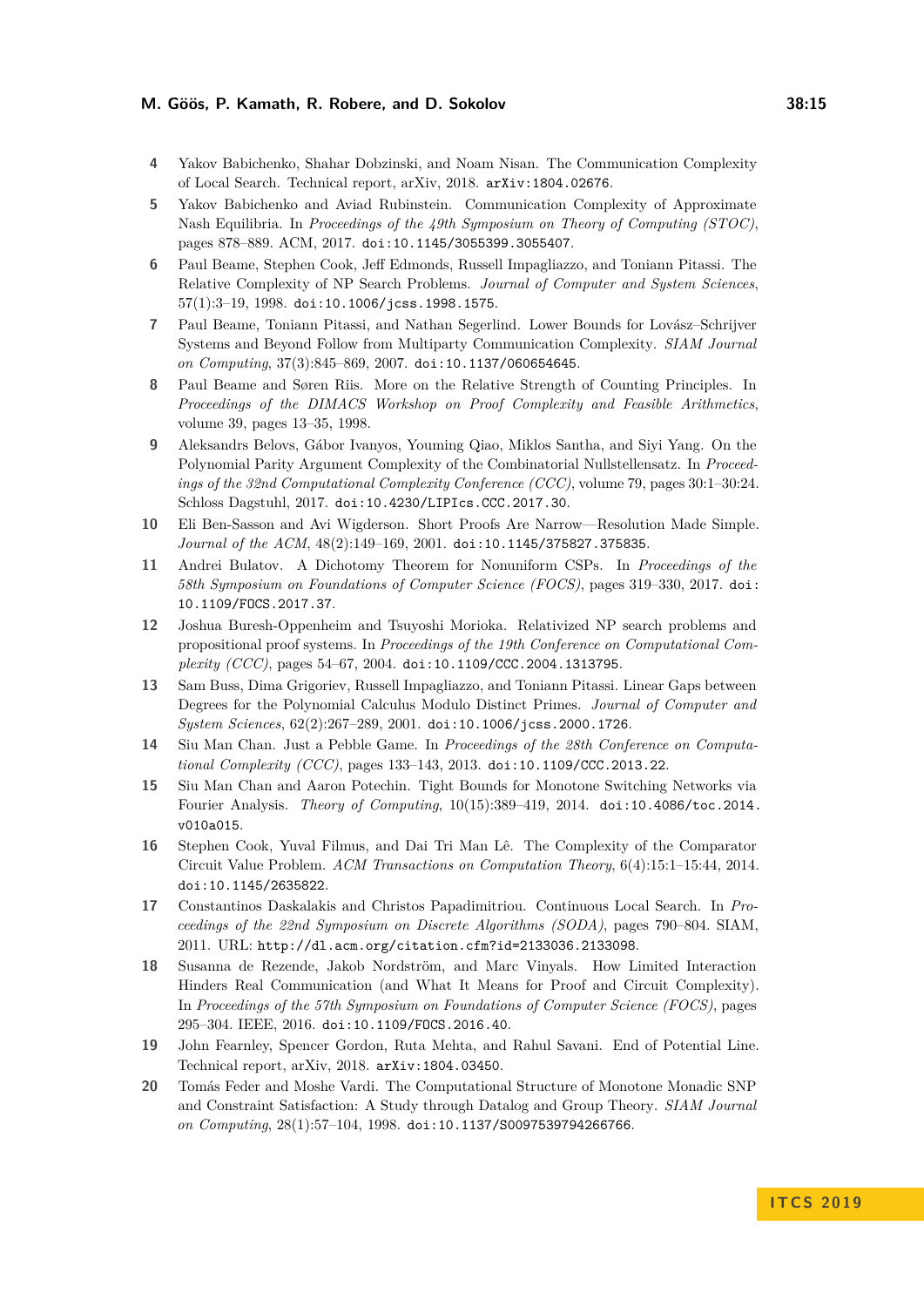#### **38:16 Adventures in Monotone Complexity and TFNP**

- <span id="page-15-6"></span>**21** Anna Gál. A Characterization of Span Program Size and Improved Lower Bounds for Monotone Span Programs. *Computational Complexity*, 10(4):277–296, 2001. [doi:10.1007/](http://dx.doi.org/10.1007/s000370100001) [s000370100001](http://dx.doi.org/10.1007/s000370100001).
- <span id="page-15-12"></span>**22** Anat Ganor and Karthik C. S. Communication Complexity of Correlated Equilibrium with Small Support. In *Proceedings of the 22nd International Conference on Randomization and Computation (RANDOM)*, volume 116, pages 12:1–12:16. Schloss Dagstuhl, 2018. [doi:](http://dx.doi.org/10.4230/LIPIcs.APPROX-RANDOM.2018.12) [10.4230/LIPIcs.APPROX-RANDOM.2018.12](http://dx.doi.org/10.4230/LIPIcs.APPROX-RANDOM.2018.12).
- <span id="page-15-3"></span>**23** Ankit Garg, Mika Göös, Pritish Kamath, and Dmitry Sokolov. Monotone Circuit Lower Bounds from Resolution. In *Proceedings of the 50th Symposium on Theory of Computing (STOC)*, pages 902–911. ACM, 2018. [doi:10.1145/3188745.3188838](http://dx.doi.org/10.1145/3188745.3188838).
- <span id="page-15-0"></span>**24** Mika Göös, Pritish Kamath, Robert Robere, and Dmitry Sokolov. Adventures in Monotone Complexity and TFNP. Technical Report TR18-163, Electronic Colloquium on Computational Complexity (ECCC), 2018. URL: [https://eccc.weizmann.ac.il/report/2018/](https://eccc.weizmann.ac.il/report/2018/163/) [163/](https://eccc.weizmann.ac.il/report/2018/163/).
- <span id="page-15-2"></span>**25** Mika Göös and Toniann Pitassi. Communication Lower Bounds via Critical Block Sensitivity. In *Proceedings of the 46th Symposium on Theory of Computing (STOC)*, pages 847–856. ACM, 2014. [doi:10.1145/2591796.2591838](http://dx.doi.org/10.1145/2591796.2591838).
- <span id="page-15-7"></span>**26** Mika Göös, Toniann Pitassi, and Thomas Watson. Deterministic Communication vs. Partition Number. In *Proceedings of the 56th Symposium on Foundations of Computer Science (FOCS)*, pages 1077–1088. IEEE, 2015. [doi:10.1109/FOCS.2015.70](http://dx.doi.org/10.1109/FOCS.2015.70).
- <span id="page-15-5"></span>**27** Mika Göös, Toniann Pitassi, and Thomas Watson. The Landscape of Communication Complexity Classes. In *Proceedings of the 43rd International Colloquium on Automata, Languages, and Programming (ICALP)*, pages 86:1–86:15. Schloss Dagstuhl, 2016. [doi:](http://dx.doi.org/10.4230/LIPIcs.ICALP.2016.86) [10.4230/LIPIcs.ICALP.2016.86](http://dx.doi.org/10.4230/LIPIcs.ICALP.2016.86).
- <span id="page-15-11"></span>**28** Mika Göös and Aviad Rubinstein. Near-Optimal Communication Lower Bounds for Approximate Nash Equilibria. In *Proceedings of the 59th Symposium on Foundations of Computer Science (FOCS)*, 2018. To appear. [arXiv:1805.06387](http://arxiv.org/abs/1805.06387).
- <span id="page-15-1"></span>**29** Michelangelo Grigni and Michael Sipser. Monotone Complexity. In *Proceedings of the London Mathematical Society Symposium on Boolean Function Complexity*, pages 57–75. Cambridge University Press, 1992. URL: [http://dl.acm.org/citation.cfm?id=167687.](http://dl.acm.org/citation.cfm?id=167687.167706) [167706](http://dl.acm.org/citation.cfm?id=167687.167706).
- <span id="page-15-4"></span>**30** Bernd Halstenberg and Rüdiger Reischuk. Relations Between Communication Complexity Classes. *Journal of Computer and System Sciences*, 41(3):402–429, 1990. [doi:10.1016/](http://dx.doi.org/10.1016/0022-0000(90)90027-I) [0022-0000\(90\)90027-I](http://dx.doi.org/10.1016/0022-0000(90)90027-I).
- <span id="page-15-13"></span>**31** Alexandros Hollender and Paul Goldberg. The Complexity of Multi-source Variants of the End-of-Line Problem, and the Concise Mutilated Chessboard. Technical report, Electronic Colloquium on Computational Complexity (ECCC), 2018. URL: [https://eccc.weizmann.](https://eccc.weizmann.ac.il/report/2018/120/) [ac.il/report/2018/120/](https://eccc.weizmann.ac.il/report/2018/120/).
- <span id="page-15-8"></span>**32** Pavel Hubáček and Eylon Yogev. Hardness of Continuous Local Search: Query Complexity and Cryptographic Lower Bounds. In *Proceedings of the 28th Symposium on Discrete Algorithms (SODA)*, pages 1352–1371, 2017. [doi:10.1137/1.9781611974782.88](http://dx.doi.org/10.1137/1.9781611974782.88).
- <span id="page-15-10"></span>**33** Trinh Huynh and Jakob Nordström. On the Virtue of Succinct Proofs: Amplifying Communication Complexity Hardness to Time–Space Trade-Offs in Proof Complexity. In *Proceedings of the 44th Symposium on Theory of Computing (STOC)*, pages 233–248. ACM, 2012. [doi:10.1145/2213977.2214000](http://dx.doi.org/10.1145/2213977.2214000).
- <span id="page-15-9"></span>**34** Russell Impagliazzo, Toniann Pitassi, and Alasdair Urquhart. Upper and lower bounds for tree-like cutting planes proofs. In *Proceedings of the 9th Symposium on Logic in Computer Science (LICS)*, pages 220–228. IEEE, 1994. [doi:10.1109/LICS.1994.316069](http://dx.doi.org/10.1109/LICS.1994.316069).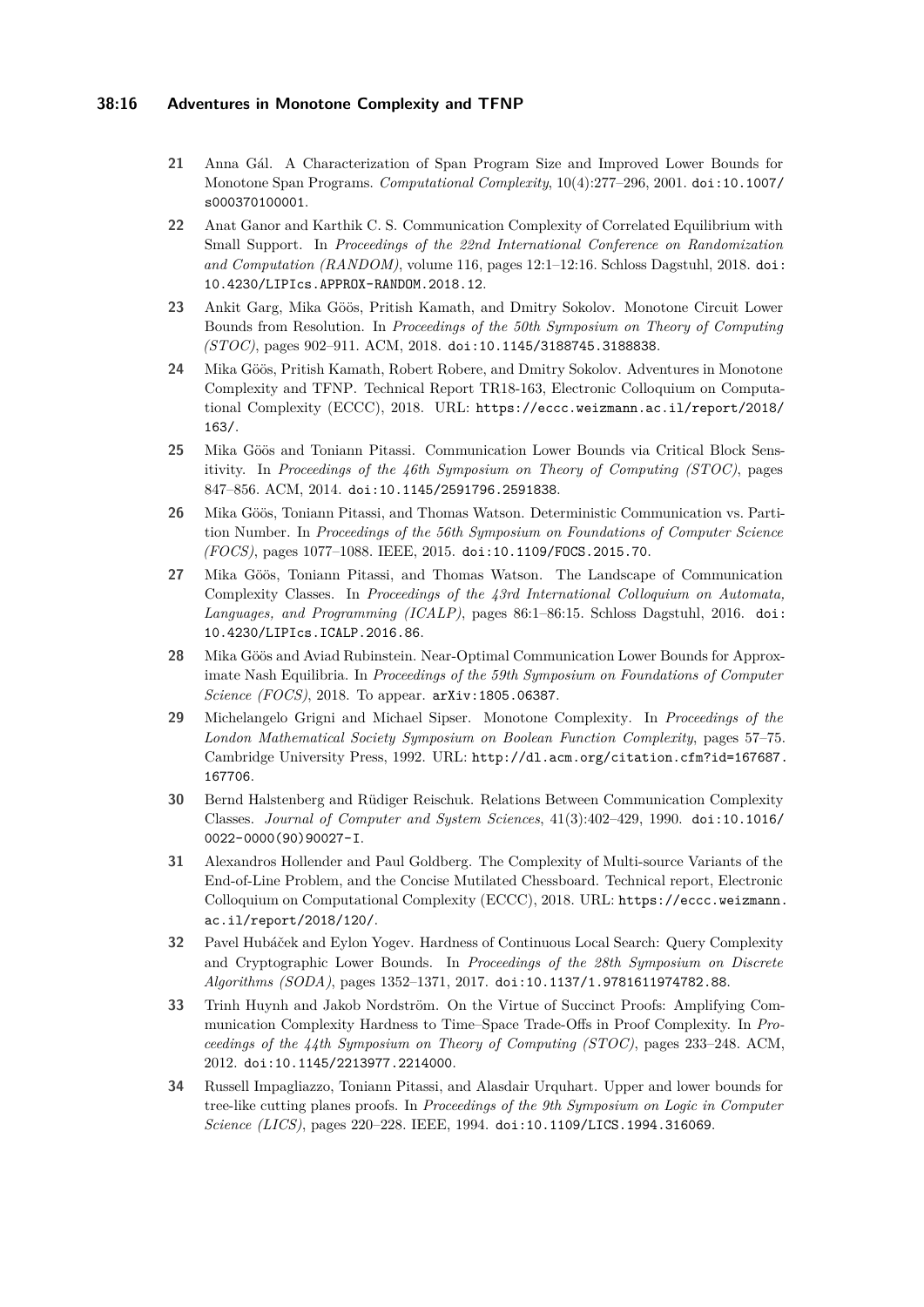- <span id="page-16-13"></span>**35** David Johnson, Christos Papadimitriou, and Mihalis Yannakakis. How easy is local search? *Journal of Computer and System Sciences*, 37(1):79–100, 1988. [doi:10.1016/](http://dx.doi.org/10.1016/0022-0000(88)90046-3) [0022-0000\(88\)90046-3](http://dx.doi.org/10.1016/0022-0000(88)90046-3).
- <span id="page-16-0"></span>**36** Stasys Jukna. *Boolean Function Complexity: Advances and Frontiers*, volume 27 of *Algorithms and Combinatorics*. Springer, 2012.
- <span id="page-16-1"></span>**37** Mauricio Karchmer and Avi Wigderson. Monotone circuits for connectivity require superlogarithmic depth. In *Proceedings of the 20th Symposium on Theory of Computing (STOC)*, pages 539–550. ACM, 1988. [doi:10.1145/62212.62265](http://dx.doi.org/10.1145/62212.62265).
- <span id="page-16-10"></span>**38** Mauricio Karchmer and Avi Wigderson. On span programs. In *Proceedings of the 8th Structure in Complexity Theory Conference*, pages 102–111, 1993. [doi:10.1109/SCT.1993.](http://dx.doi.org/10.1109/SCT.1993.336536) [336536](http://dx.doi.org/10.1109/SCT.1993.336536).
- <span id="page-16-3"></span>**39** Eyal Kushilevitz and Noam Nisan. *Communication Complexity*. Cambridge University Press, 1997.
- <span id="page-16-9"></span>**40** László Lovász. On determinants, matchings, and random algorithms. In *Proceedings of the 2nd Conference on Fundamentals of Computation Theory (FCT)*, pages 565–574, 1979.
- <span id="page-16-16"></span>**41** Ernst Mayr and Ashok Subramanian. The complexity of circuit value and network stability. *Journal of Computer and System Sciences*, 44(2):302–323, 1992. [doi:10.1016/](http://dx.doi.org/10.1016/0022-0000(92)90024-D) [0022-0000\(92\)90024-D](http://dx.doi.org/10.1016/0022-0000(92)90024-D).
- <span id="page-16-11"></span>**42** Nimrod Megiddo and Christos Papadimitriou. On total functions, existence theorems and computational complexity. *Theoretical Computer Science*, 81(2):317–324, 1991. [doi:10.](http://dx.doi.org/10.1016/0304-3975(91)90200-L) [1016/0304-3975\(91\)90200-L](http://dx.doi.org/10.1016/0304-3975(91)90200-L).
- <span id="page-16-17"></span>**43** Tsuyoshi Morioka. *Logical Approaches to the Complexity of Search Problems: Proof Complexity, Quantified Propositional Calculus, and Bounded Arithmetic*. PhD thesis, University of Toronto, 2005.
- <span id="page-16-8"></span>**44** Ketan Mulmuley. A fast parallel algorithm to compute the rank of a matrix over an arbitrary field. *Combinatorica*, 7(1):101–104, 1987. [doi:10.1007/BF02579205](http://dx.doi.org/10.1007/BF02579205).
- <span id="page-16-6"></span>**45** Igor Oliveira. *Unconditional Lower Bounds in Complexity Theory*. PhD thesis, Columbia University, 2015. [doi:10.7916/D8ZP45KT](http://dx.doi.org/10.7916/D8ZP45KT).
- <span id="page-16-14"></span>**46** Christos Papadimitriou. On the complexity of the parity argument and other inefficient proofs of existence. *Journal of Computer and System Sciences*, 48(3):498–532, 1994. [doi:](http://dx.doi.org/10.1016/S0022-0000(05)80063-7) [10.1016/S0022-0000\(05\)80063-7](http://dx.doi.org/10.1016/S0022-0000(05)80063-7).
- <span id="page-16-7"></span>**47** Toniann Pitassi and Robert Robere. Strongly Exponential Lower Bounds for Monotone Computation. In *Proceedings of the 49th Symposium on Theory of Computing (STOC)*, pages 1246–1255. ACM, 2017. [doi:10.1145/3055399.3055478](http://dx.doi.org/10.1145/3055399.3055478).
- <span id="page-16-5"></span>**48** Toniann Pitassi and Robert Robere. Lifting Nullstellensatz to Monotone Span Programs over Any Field. In *Proceedings of the 50th Symposium on Theory of Computing (STOC)*, pages 1207–1219. ACM, 2018. [doi:10.1145/3188745.3188914](http://dx.doi.org/10.1145/3188745.3188914).
- <span id="page-16-2"></span>**49** Aaron Potechin. Bounds on Monotone Switching Networks for Directed Connectivity. *Journal of the ACM*, 64(4):29:1–29:48, 2017. [doi:10.1145/3080520](http://dx.doi.org/10.1145/3080520).
- <span id="page-16-12"></span>**50** Pavel Pudlák. On extracting computations from propositional proofs (a survey). In *Proceedings of the 30th Foundations of Software Technology and Theoretical Computer Science (FSTTCS)*, volume 8, pages 30–41. Schloss Dagstuhl, 2010. [doi:10.4230/LIPIcs.FSTTCS.](http://dx.doi.org/10.4230/LIPIcs.FSTTCS.2010.30) [2010.30](http://dx.doi.org/10.4230/LIPIcs.FSTTCS.2010.30).
- <span id="page-16-15"></span>**51** Pavel Pudlák and Jiří Sgall. Algebraic models of computation and interpolation for algebraic proof systems. *DIMACS Series in Discrete Mathematics and Theoretical Computer Science*, 39:279–295, 1998. [doi:10.1090/dimacs/039](http://dx.doi.org/10.1090/dimacs/039).
- <span id="page-16-4"></span>**52** Ran Raz and Pierre McKenzie. Separation of the Monotone NC Hierarchy. *Combinatorica*, 19(3):403–435, 1999. [doi:10.1007/s004930050062](http://dx.doi.org/10.1007/s004930050062).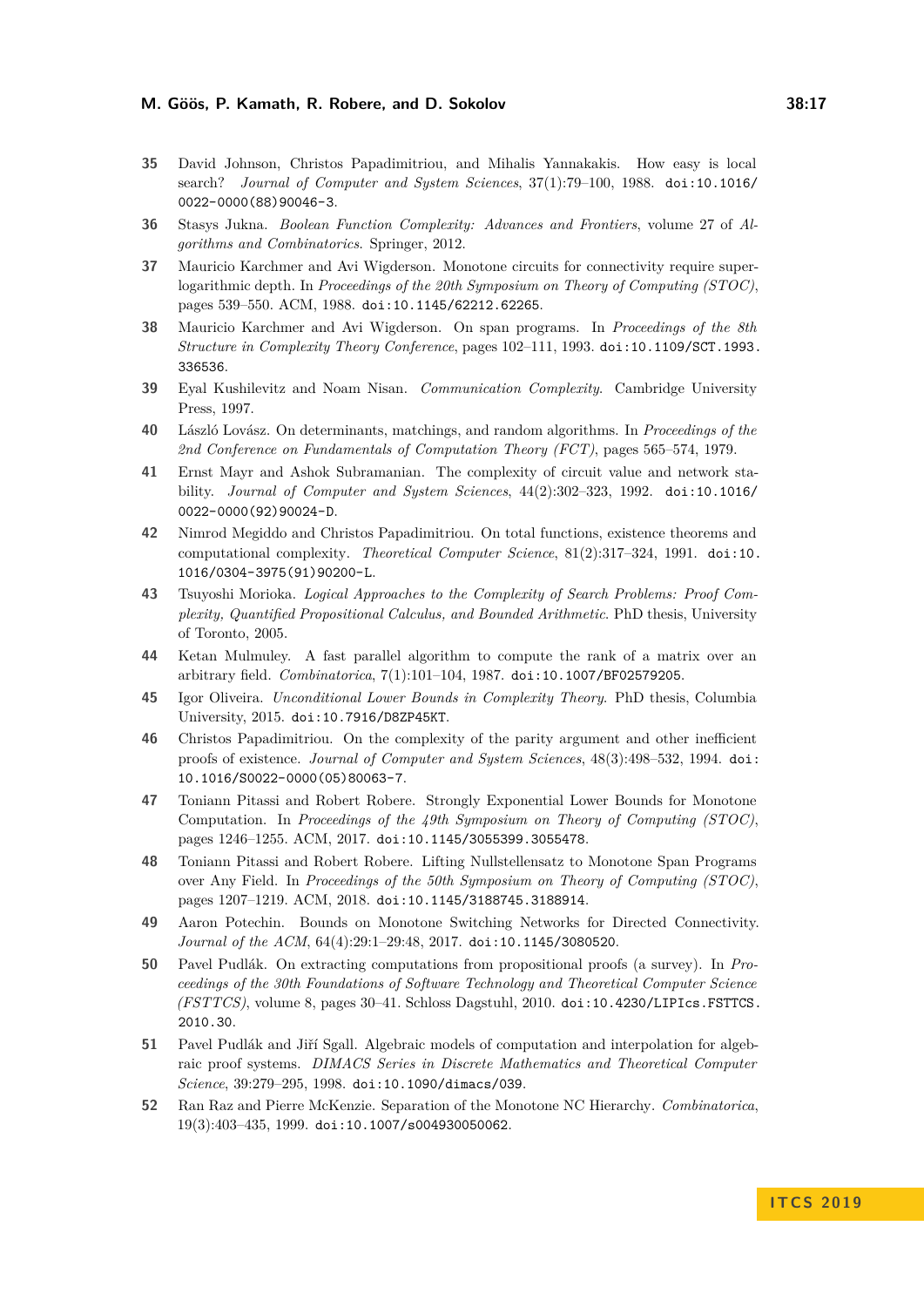#### **38:18 Adventures in Monotone Complexity and TFNP**

- <span id="page-17-5"></span>**53** Alexander Razborov. Lower bounds on monotone complexity of the logical permanent. *Mathematical notes of the Academy of Sciences of the USSR*, 37(6):485–493, 1985. [doi:](http://dx.doi.org/10.1007/BF01157687) [10.1007/BF01157687](http://dx.doi.org/10.1007/BF01157687).
- <span id="page-17-10"></span>**54** Alexander Razborov. Lower bounds on the monotone complexity of some Boolean functions. *Doklady Akademii Nauk USSR*, 285:798–801, 1985.
- <span id="page-17-0"></span>**55** Alexander Razborov. Unprovability of lower bounds on circuit size in certain fragments of bounded arithmetic. *Izvestiya of the RAN*, pages 201–224, 1995.
- <span id="page-17-1"></span>**56** Robert Robere, Toniann Pitassi, Benjamin Rossman, and Stephen Cook. Exponential Lower Bounds for Monotone Span Programs. In *Proceedings of the 57th Symposium on Foundations of Computer Science (FOCS)*, pages 406–415. IEEE, 2016. [doi:10.1109/](http://dx.doi.org/10.1109/FOCS.2016.51) [FOCS.2016.51](http://dx.doi.org/10.1109/FOCS.2016.51).
- <span id="page-17-9"></span>**57** Tim Roughgarden. Complexity Theory, Game Theory, and Economics. Technical report, arXiv, 2018. [arXiv:1801.00734](http://arxiv.org/abs/1801.00734).
- <span id="page-17-8"></span>**58** Tim Roughgarden and Omri Weinstein. On the Communication Complexity of Approximate Fixed Points. In *Proceedings of the 57th Symposium on Foundations of Computer Science (FOCS)*, pages 229–238. IEEE, 2016. [doi:10.1109/FOCS.2016.32](http://dx.doi.org/10.1109/FOCS.2016.32).
- <span id="page-17-2"></span>**59** Thomas Schaefer. The Complexity of Satisfiability Problems. In *Proceedings of the 10th Symposium on Theory of Computing (STOC)*, pages 216–226. ACM, 1978. [doi:10.1145/](http://dx.doi.org/10.1145/800133.804350) [800133.804350](http://dx.doi.org/10.1145/800133.804350).
- <span id="page-17-6"></span>**60** Dmitry Sokolov. Dag-Like Communication and Its Applications. In *Proceedings of the 12th Computer Science Symposium in Russia (CSR)*, pages 294–307. Springer, 2017. [doi:](http://dx.doi.org/10.1007/978-3-319-58747-9_26) [10.1007/978-3-319-58747-9\\_26](http://dx.doi.org/10.1007/978-3-319-58747-9_26).
- <span id="page-17-4"></span>**61** Éva Tardos. The gap between monotone and non-monotone circuit complexity is exponential. *Combinatorica*, 8(1):141–142, 1988. [doi:10.1007/BF02122563](http://dx.doi.org/10.1007/BF02122563).
- <span id="page-17-11"></span>**62** Alasdair Urquhart. Hard examples for resolution. *Journal of the ACM*, 34(1):209–219, 1987. [doi:10.1145/7531.8928](http://dx.doi.org/10.1145/7531.8928).
- <span id="page-17-3"></span>**63** Dmitriy Zhuk. A Proof of CSP Dichotomy Conjecture. In *Proceedings of the 58th Symposium on Foundations of Computer Science (FOCS)*, pages 331–342, 2017. [doi:](http://dx.doi.org/10.1109/FOCS.2017.38) [10.1109/FOCS.2017.38](http://dx.doi.org/10.1109/FOCS.2017.38).

## <span id="page-17-7"></span>**A Appendix: TFNP Class Definitions**

For each TFNP subclass there is a canonical definition of its communication or query analogue: we simply let communication protocols or decision trees (rather than circuits) implicitly define the objects that appear in the original Turing machine definition. Each communication class  $C^{cc}$  (resp. query class  $C^{dt}$ ) is defined via a C-*protocol* (resp. C–decision tree) that solves a two-party search problem  $S \subseteq \{0,1\}^{n/2} \times \{0,1\}^{n/2} \times \mathcal{O}$  (resp.  $S \subseteq \{0,1\}^n \times \mathcal{O}$ ). The class  $C^{cc}$  (resp.  $C^{dt}$ ) is then defined as the set of all *n*-bit search problems *S* that admit a polylog $(n)$ -cost C-protocol (resp. C-decision tree). We only define the communication analogues below with the understanding that a query version can be obtained by replacing mentions of a protocol  $\Pi_{v}(x, y)$  by a decision tree  $\mathcal{T}_{v}(x)$ ; the *cost* of a C-decision tree is defined as  $\max_{v,x}$  #(queries made by  $\mathcal{T}_v(x)$ ). In what follows, *sink* means out-degree 0, and *source* means in-degree 0.

**Definition 11.** (FP)

**Syntax:** Π is a (deterministic) protocol outputting values in O. **Object:** n/a **Correctness:**  $\Pi(x, y) \in S(x, y)$ . *Cost:*  $|\Pi| := \text{communication cost of } \Pi$ .